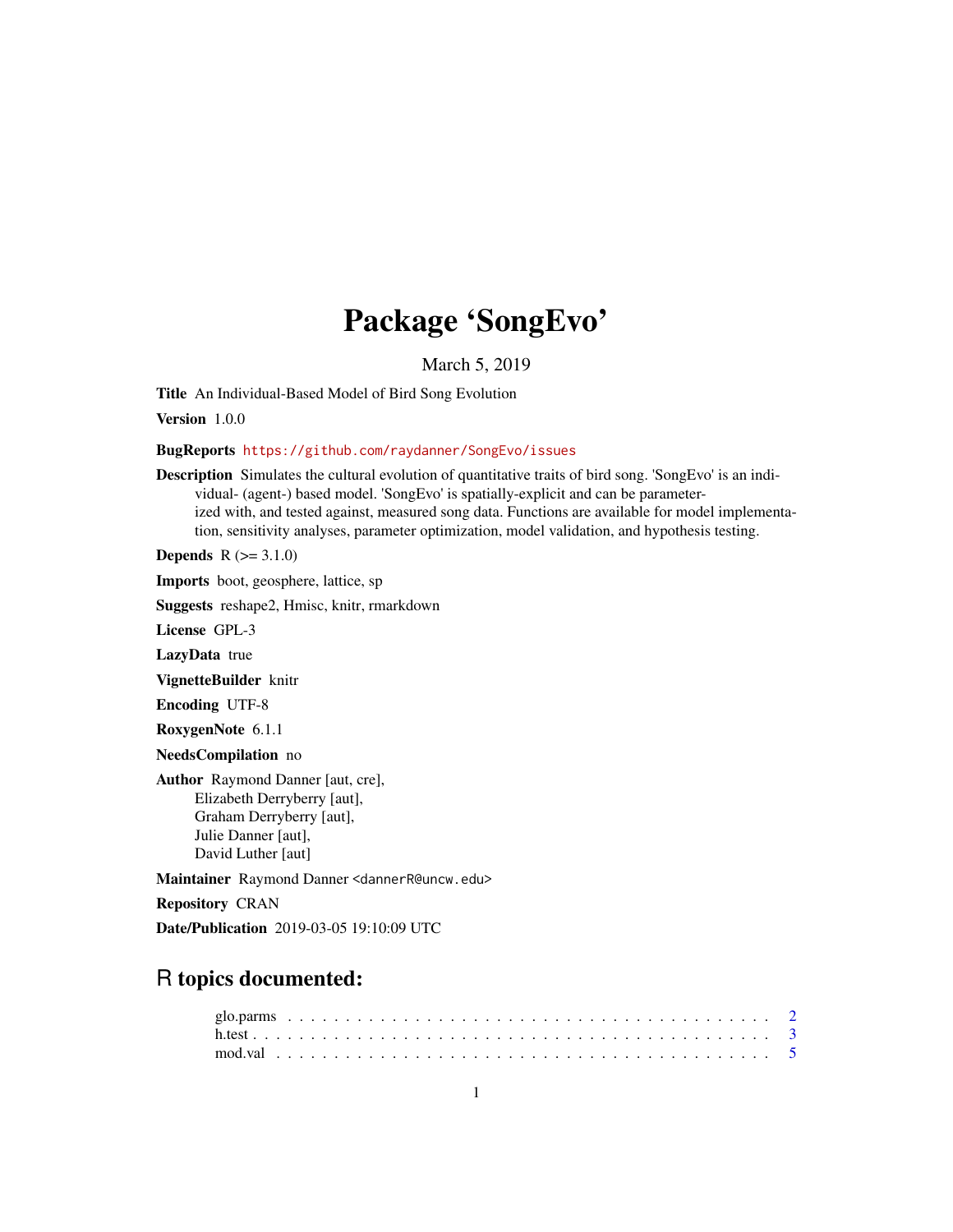#### <span id="page-1-0"></span>2 glo.parms and the set of the set of the set of the set of the set of the set of the set of the set of the set of the set of the set of the set of the set of the set of the set of the set of the set of the set of the set

| Index |  |  |  |  |  |  |  |  |  |  |  |  |  |  |  |  |  |  |  |  |  |  |
|-------|--|--|--|--|--|--|--|--|--|--|--|--|--|--|--|--|--|--|--|--|--|--|
|       |  |  |  |  |  |  |  |  |  |  |  |  |  |  |  |  |  |  |  |  |  |  |
|       |  |  |  |  |  |  |  |  |  |  |  |  |  |  |  |  |  |  |  |  |  |  |
|       |  |  |  |  |  |  |  |  |  |  |  |  |  |  |  |  |  |  |  |  |  |  |
|       |  |  |  |  |  |  |  |  |  |  |  |  |  |  |  |  |  |  |  |  |  |  |
|       |  |  |  |  |  |  |  |  |  |  |  |  |  |  |  |  |  |  |  |  |  |  |

glo.parms *Default model parameters*

#### Description

Default model parameters for WCSP male trill bandwidth in 1969

#### Usage

glo.parms

#### Format

A data frame with 89 rows and 3 variables:

learning.error.d Drift in trill bw due to learning error learning.error.sd Dispersal in trill bw due to learning error global.parms\$learning.error.d NULL n.territories Number of available territories mortality.a Mortality a mortality.j Mortality J lifespan Mean WCSP lifespan phys.lim.min Minimum possible trill bandwidth phys.lim.max Maximum possible trill bandwidth male.fledge.n.mean Mean number of males fledged male.fledge.n.sd Std deviation of the number of males fledged disp.age Age at which males disperse disp.distance.mean Mean dispersal distance disp.distance.sd Std deviation of dispersal distance terr.turnover Relative number males who lose their territory male.fledge.n vector of length n.territories with number of males fledged for each territory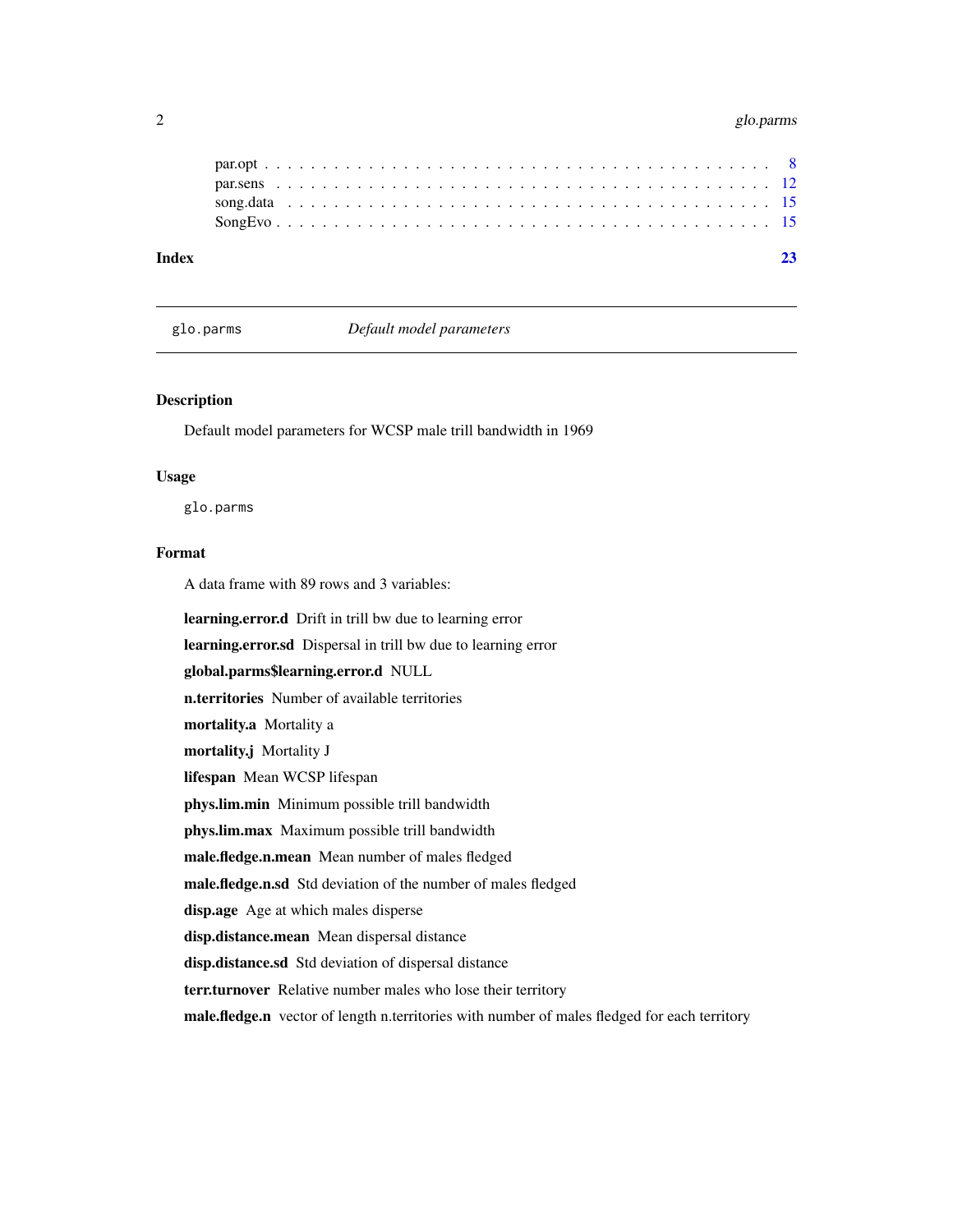#### Description

Test if cultural traits evolve through specific mechanisms (e.g. drift or selection).

#### Usage

h.test(summary.results, ts, target.data)

#### Arguments

summary.results

|             | The summary results array (i.e. a multi-dimensional table) from SongEvo(),<br>which includes population summary values for each time step (dimension 1)                                                                                                                                                                                                                               |
|-------------|---------------------------------------------------------------------------------------------------------------------------------------------------------------------------------------------------------------------------------------------------------------------------------------------------------------------------------------------------------------------------------------|
|             | in each iteration (dimension 2) of the model. Population summary values are<br>contained in five additional dimensions: population size for each time step of<br>each iteration ("sample.n"), the population mean and variance of the song fea-<br>ture studied ("trait.pop.mean" and "trait.pop.variance"), with associated lower<br>("lci") and upper ("uci") confidence intervals. |
| ts          | The timestep ("ts") at which to compare simulated trait values to empirical trait<br>values ("empir.trait").                                                                                                                                                                                                                                                                          |
| target.data | Trait values from the test population to compare to simulated results. May be<br>measured ( <i>i.e.</i> empirical) or hypothetical.                                                                                                                                                                                                                                                   |
|             |                                                                                                                                                                                                                                                                                                                                                                                       |

#### Value

a list with two measures of accuracy: 1. The proportion of observed points that fall within the confidence intervals of the simulated data and the residuals between simulated and observed population trait means; 2. Precision is measured as the residuals between simulated and observed population trait variances.

#### See Also

[SongEvo](#page-14-1), [par.sens](#page-11-1), [par.opt](#page-7-1), [mod.val](#page-4-1)

#### Examples

### See vignette for an example that uses all functions in SongEvo.

```
#Prepare initial song data for Bear Valley.
data("song.data")
data("glo.parms")
years=2005-1969
iteration=5
timestep=1
n.territories <- glo.parms$n.territories
```
<span id="page-2-1"></span><span id="page-2-0"></span>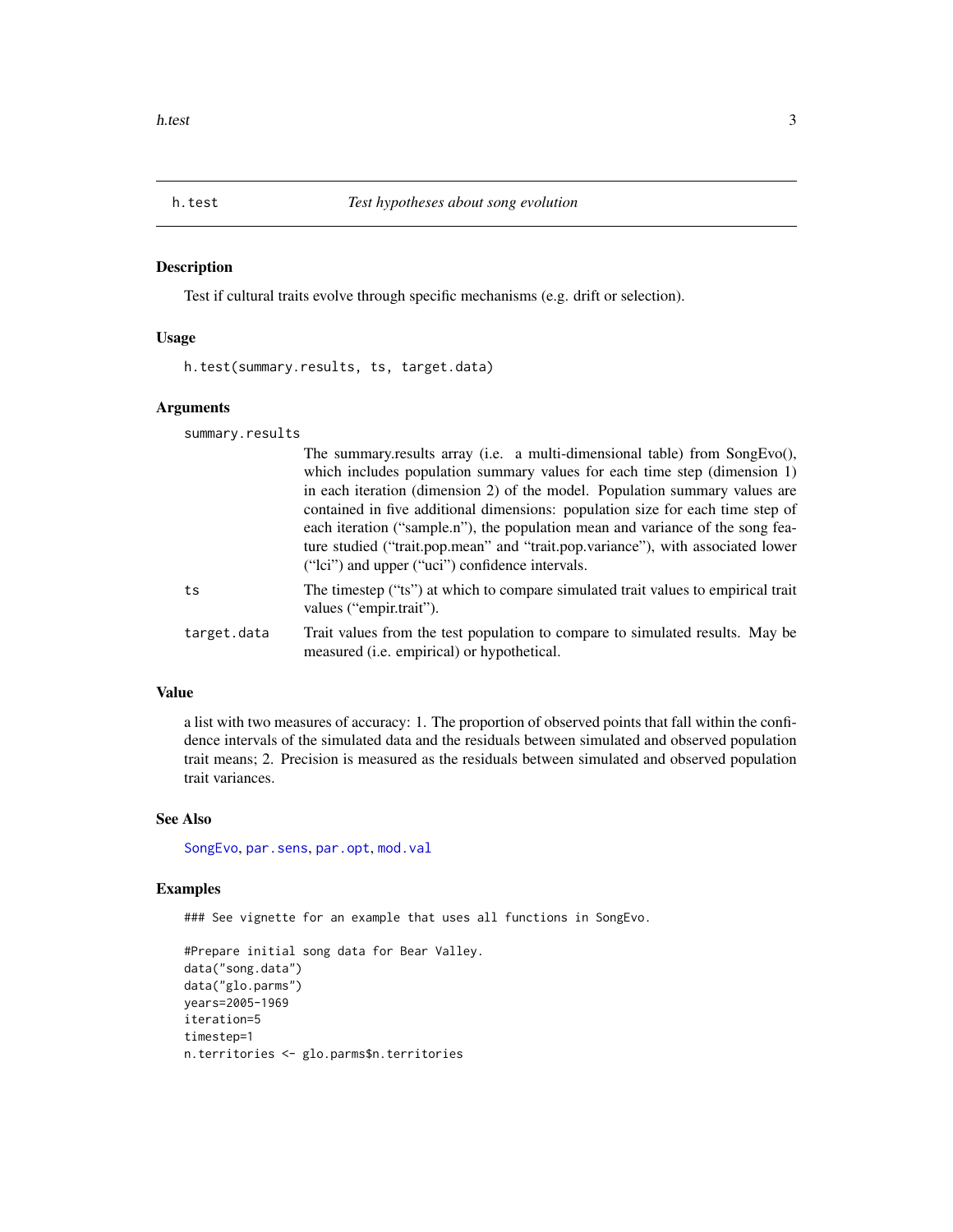```
starting.trait <- subset(song.data, Population=="Bear Valley" & Year==1969)$Trill.FBW
starting.trait2 <- c(starting.trait, rnorm(n.territories-length(starting.trait),
                                      mean=mean(starting.trait), sd=sd(starting.trait)))
init.inds <- data.frame(id = seq(1:n.territories), age = 2, trait = starting.trait2)
init.inds$x1 <- round(runif(n.territories, min=-122.481858, max=-122.447270), digits=8)
init.inds$y1 <- round(runif(n.territories, min=37.787768, max=37.805645), digits=8)
#Specify and call SongEvo() with test data
SongEvo3 <- with(glo.parms,SongEvo(init.inds = init.inds,
                    iteration = iteration,
                    steps = years,
                    timestep = timestep,
                    n.territories = n.territories,
                    terr.turnover = terr.turnover,
                    learning.method = "integrate",
                    integrate.dist = 50,
                    learning.error.d = learning.error.d,
                    learning.error.sd = learning.error.sd,
                    mortality.a = mortality.a,
                    mortality.j = mortality.j,
                    lifespan = NA,
                    phys.lim.min = phys.lim.min,
                    phys.lim.max = phys.lim.max,
                    male.fledge.n.mean = male.fledge.n.mean,
                    male.fledge.n.sd = male.fledge.n.sd,
                    male.fledge.n = male.fledge.n,
                    disp.age = disp.age,
                    disp.distance.mean = disp.distance.mean,
                    disp.distance.sd = disp.distance.sd,
                    mate.comp = FALSE,
                    prin = FALSE,
                    all = FALSE))
#Specify and call `h.test()`
ts=years
target.data <- subset(song.data, Population=="Bear Valley" & Year==2005)$Trill.FBW
h.test1 <- h.test(summary.results=SongEvo3$summary.results, ts=ts, target.data=target.data)
# The output data list includes two measures of accuracy: the proportion of
# observed points that fall within the confidence intervals of the simulated
# data and the residuals between simulated and observed population trait means.
# Precision is measured as the residuals between simulated and observed
# population trait variances.
# Eighty percent of the observed data fell within the central 95% of the
# simulated values, providing support for the hypothesis that cultural drift as
# described in this model is sufficient to describe the evolution of trill
# frequency bandwidth in this population.
h.test1
## Not run:
```

```
#Plot simulated data in relation to measured data.
```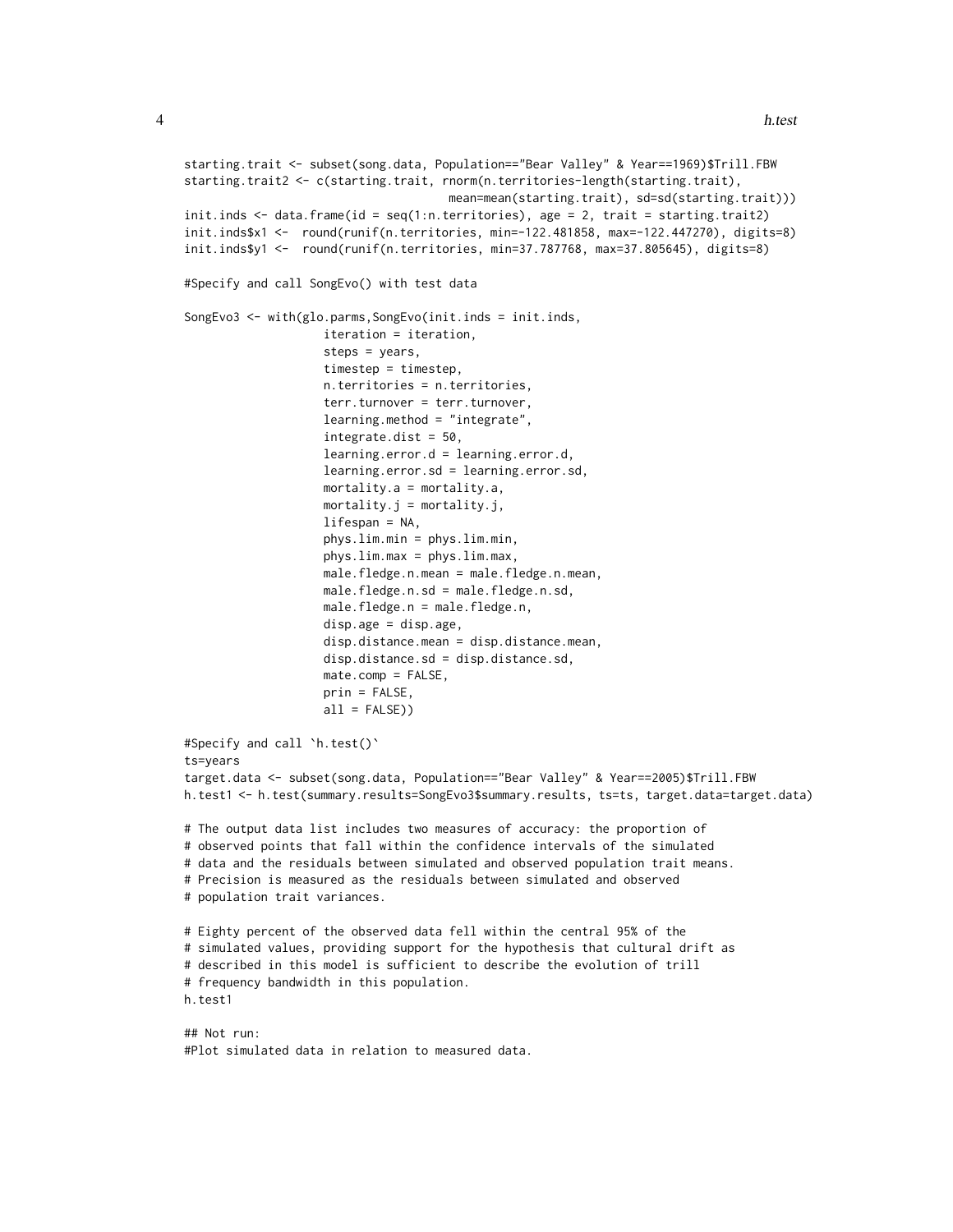<span id="page-4-0"></span>mod.val 5

```
#Plot
plot(SongEvo3$summary.results[1, , "trait.pop.mean"],
    xlab="Year", ylab="Bandwidth (Hz)", xaxt="n", type="n",
    xlim=c(-0.5, 35.5), ylim=range(SongEvo3$summary.results[, , "trait.pop.mean"], na.rm=TRUE))
for(p in 1:iteration){
lines(SongEvo3$summary.results[p, , "trait.pop.mean"], col="light gray")
}
freq.mean <- apply(SongEvo3$summary.results[, , "trait.pop.mean"], 2, mean, na.rm=TRUE)
lines(freq.mean, col="blue")
axis(side=1, at=seq(0, 35, by=5), labels=seq(1970, 2005, by=5))#, tcl=-0.25, mgp=c(2,0.5,0))
#Plot 95% quantiles (which are similar to credible intervals)
quant.means <- apply (SongEvo3$summary.results[, , "trait.pop.mean"], MARGIN=2,
                      quantile, probs=c(0.95, 0.05), R=600, na.rm=TRUE)
lines(quant.means[1,], col="blue", lty=2)
lines(quant.means[2,], col="blue", lty=2)
#plot original song values
library("boot")
sample.mean <- function(d, x) {
mean(d[x])
}
boot_hist <- boot(starting.trait, statistic=sample.mean, R=100)#, strata=mn.res$iteration)
ci.hist <- boot.ci(boot_hist, conf=0.95, type="basic")
low <- ci.hist$basic[4]
high <- ci.hist$basic[5]
points(0, mean(starting.trait), pch=20, cex=0.6, col="black")
library("Hmisc")
errbar(x=0, y=mean(starting.trait), high, low, add=TRUE)
#plot current song values
points(rep(ts, length(target.data)), target.data)
library("boot")
sample.mean <- function(d, x) {
mean(d[x])
}
boot_curr <- boot(target.data, statistic=sample.mean, R=100)#, strata=mn.res$iteration)
ci.curr <- boot.ci(boot_curr, conf=0.95, type="basic")
low <- ci.curr$basic[4]
high <- ci.curr$basic[5]
points(years, mean(target.data), pch=20, cex=0.6, col="black")
library("Hmisc")
errbar(x=years, y=mean(target.data), high, low, add=TRUE)
#text and arrows
text(x=11, y=2850, labels="Historical songs", pos=1)
arrows(x0=5, y0=2750, x1=0.4, y1=mean(starting.trait), length=0.1)
text(x=25, y=2900, labels="Current songs", pos=1)
arrows(x0=25, y0=2920, x1=years, y1=mean(target.data), length=0.1)
## End(Not run)
```
<span id="page-4-1"></span>

mod.val *Model validation*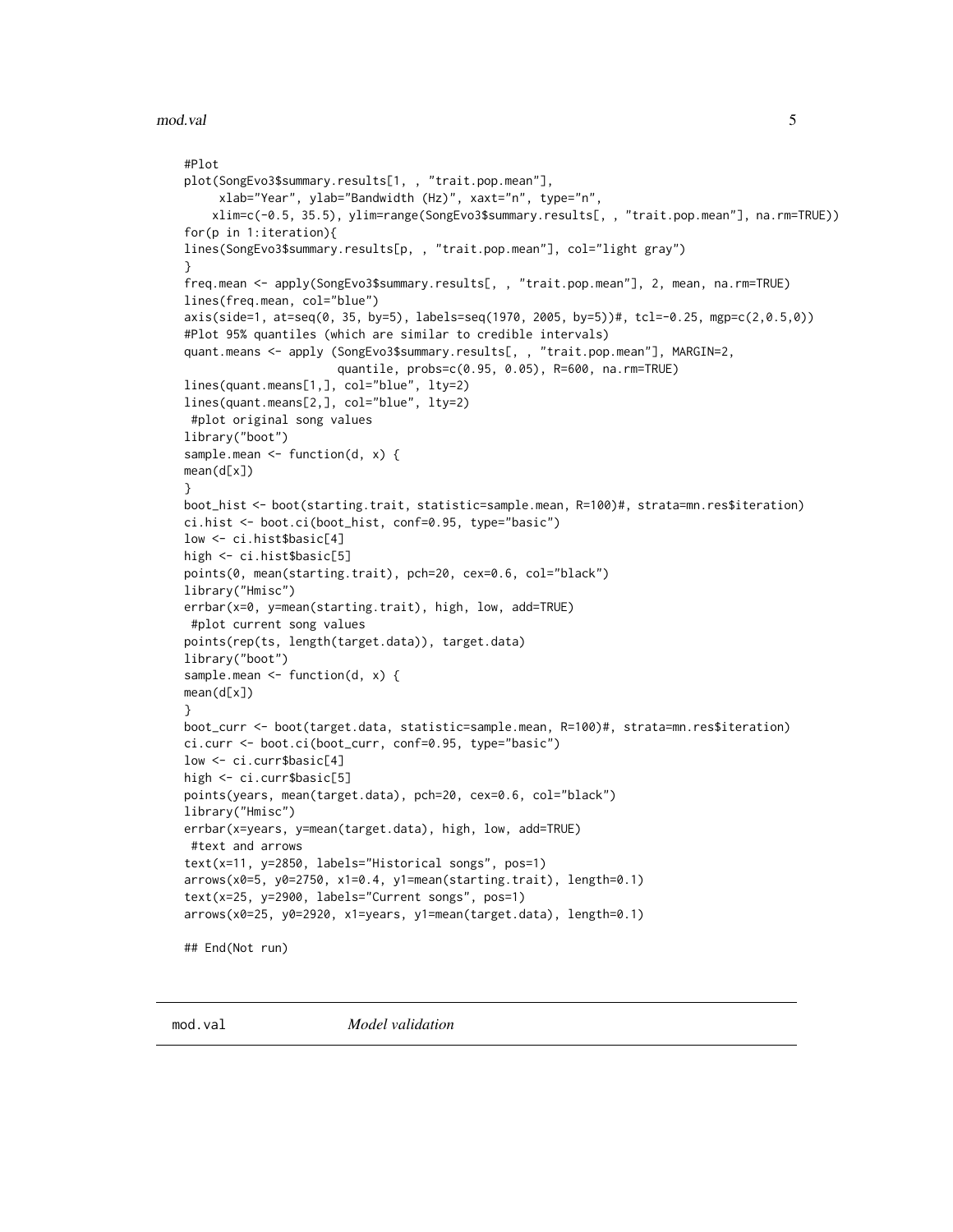#### <span id="page-5-0"></span>Description

This function allows users to assess the validity of the specified model by testing model performance with a population different from the population used to build the model. The user first runs SongEvo with initial trait values from the validation population.

#### Usage

mod.val(summary.results, ts, target.data)

#### Arguments

| summary.results |                                                                                                                                                                                                                                                                                                                                                                                                                                                                                                                                                  |
|-----------------|--------------------------------------------------------------------------------------------------------------------------------------------------------------------------------------------------------------------------------------------------------------------------------------------------------------------------------------------------------------------------------------------------------------------------------------------------------------------------------------------------------------------------------------------------|
|                 | The summary.results array (i.e. a multi-dimensional table) from SongEvo(),<br>which includes population summary values for each time step (dimension 1)<br>in each iteration (dimension 2) of the model. Population summary values are<br>contained in five additional dimensions: population size for each time step of<br>each iteration ("sample.n"), the population mean and variance of the song fea-<br>ture studied ("trait.pop.mean" and "trait.pop.variance"), with associated lower<br>("Ici") and upper ("uci") confidence intervals. |
| ts              | The timestep ("ts") at which to compare simulated trait values to empirical trait<br>values ("target.data").                                                                                                                                                                                                                                                                                                                                                                                                                                     |
| target.data     | Trait values from the validation population to compare to simulated results. May<br>be measured ( <i>i.e.</i> empirical) or hypothetical.                                                                                                                                                                                                                                                                                                                                                                                                        |

#### Value

Three measurements of accuracy: i) the mean of absolute residuals of the predicted population mean values in relation to observed values (smaller absolute residuals indicate a more accurate model), ii) the difference between the bootstrapped mean of predicted population means and the mean of the observed values, and iii) the proportion of simulated population trait means that fall within confidence intervals of the observed data (a higher proportion indicates greater accuracy). Precision is measured with the residuals of the predicted population variance to the variance of observed values (smaller residuals indicate a more precise model). Users specify the timestep ("ts") at which to compare simulated trait values to empirical trait values ("empir.trait").

#### See Also

[SongEvo](#page-14-1), [par.sens](#page-11-1), [par.opt](#page-7-1), [h.test](#page-2-1)

#### Examples

### See vignette for an example that uses all functions in SongEvo.

#Parameterize SongEvo with initial song data from Schooner Bay, CA in 1969, and #then compare simulated data to target (i.e. observed) data in 2005.

```
data("song.data")
data("glo.parms")
```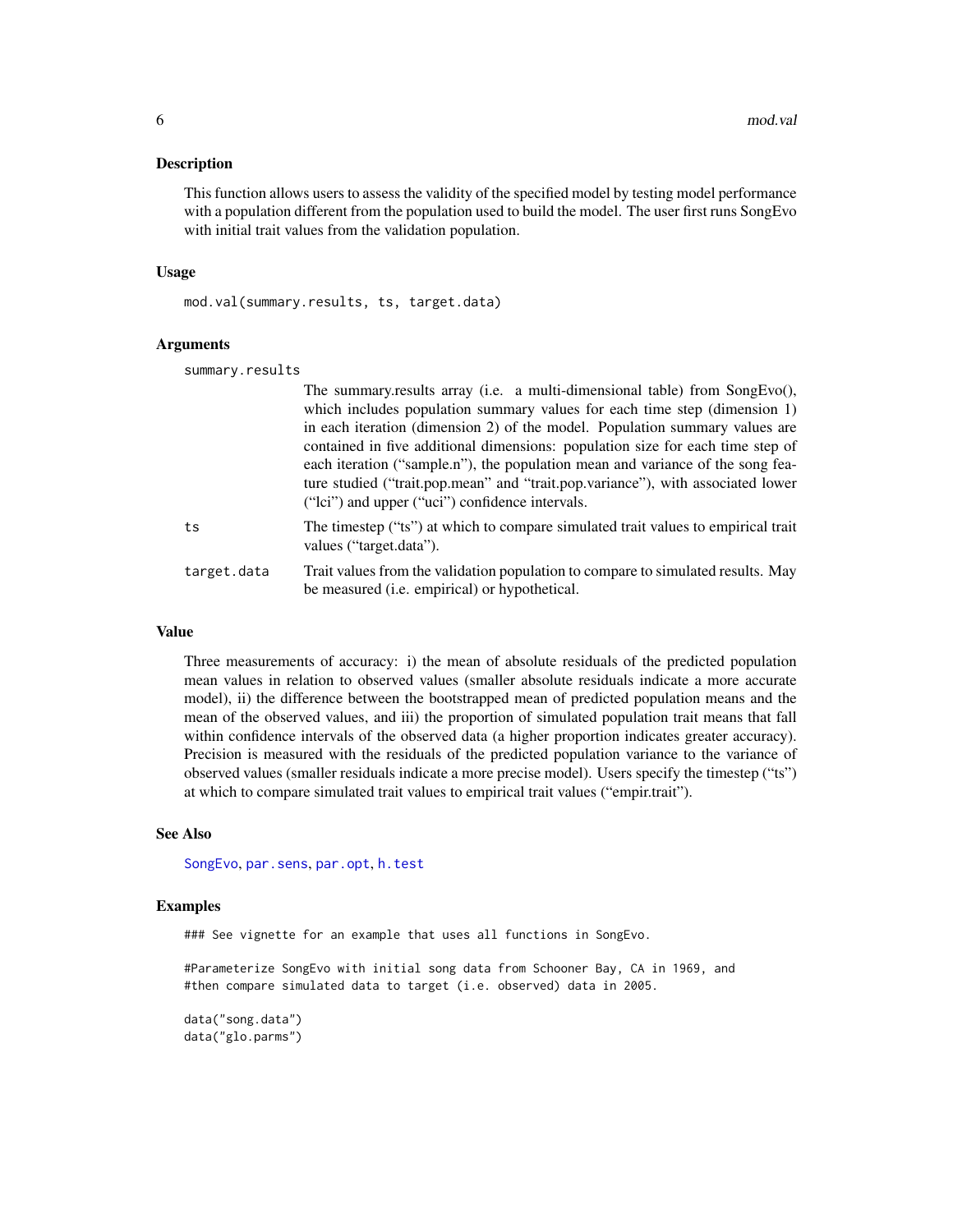```
list2env(glo.parms, globalenv())
#Prepare initial song data for Schooner Bay.
starting.trait <- subset(song.data, Population=="Schooner" & Year==1969)$Trill.FBW
starting.trait2 <- c(starting.trait, rnorm(n.territories-length(starting.trait),
                                           mean=mean(starting.trait),
                                           sd=sd(starting.trait)))
init.inds <- data.frame(id = seq(1:n.territories), age = 2, trait = starting.trait2)
init.inds$x1 <- round(runif(n.territories, min=-122.481858, max=-122.447270), digits=8)
init.inds$y1 <- round(runif(n.territories, min=37.787768, max=37.805645), digits=8)
#Specify and call SongEvo() with validation data
iteration <- 5
years <-36timestep <- 1
terr.turnover <- 0.5
SongEvo2 <- SongEvo(init.inds = init.inds,
                    iteration = iteration,
                    steps = years,
                    timestep = timestep,
                    n.territories = n.territories,
                    terr.turnover = terr.turnover,
                    learning.method = "integrate",
                    integrate.dist = 50,
                    learning.error.d = learning.error.d,
                    learning.error.sd = learning.error.sd,
                    mortality.a = mortality.a,
                    mortality. j = mortality. j,lifespan = NA,
                    phys.lim.min = phys.lim.min,
                    phys.lim.max = phys.lim.max,
                    male.fledge.n.mean = male.fledge.n.mean,
                    male.fledge.n.sd = male.fledge.n.sd,
                    male.fledge.n = male.fledge.n,
                    disp.age = disp.age,
                    disp.distance.mean = disp.distance.mean,
                    disp.distance.sd = disp.distance.sd,
                    mate.comp = TRUE,
                    prin = TRUE,
                    all=FALSE)
#Specify and call mod.val
ts < -36target.data <- subset(song.data, Population=="Schooner" & Year==2005)$Trill.FBW
mod.val1 <- mod.val(summary.results=SongEvo2$summary.results, ts=ts, target.data=target.data)
#Plot results from `mod.val()`
plot(SongEvo2$summary.results[1, , "trait.pop.mean"],
     xlab="Year", ylab="Bandwidth (Hz)", xaxt="n", type="n",
    xlim=c(-0.5, 36.5), ylim=range(SongEvo2$summary.results[, , "trait.pop.mean"], na.rm=TRUE))
for(p in 1:iteration){
lines(SongEvo2$summary.results[p, , "trait.pop.mean"], col="light gray")
}
```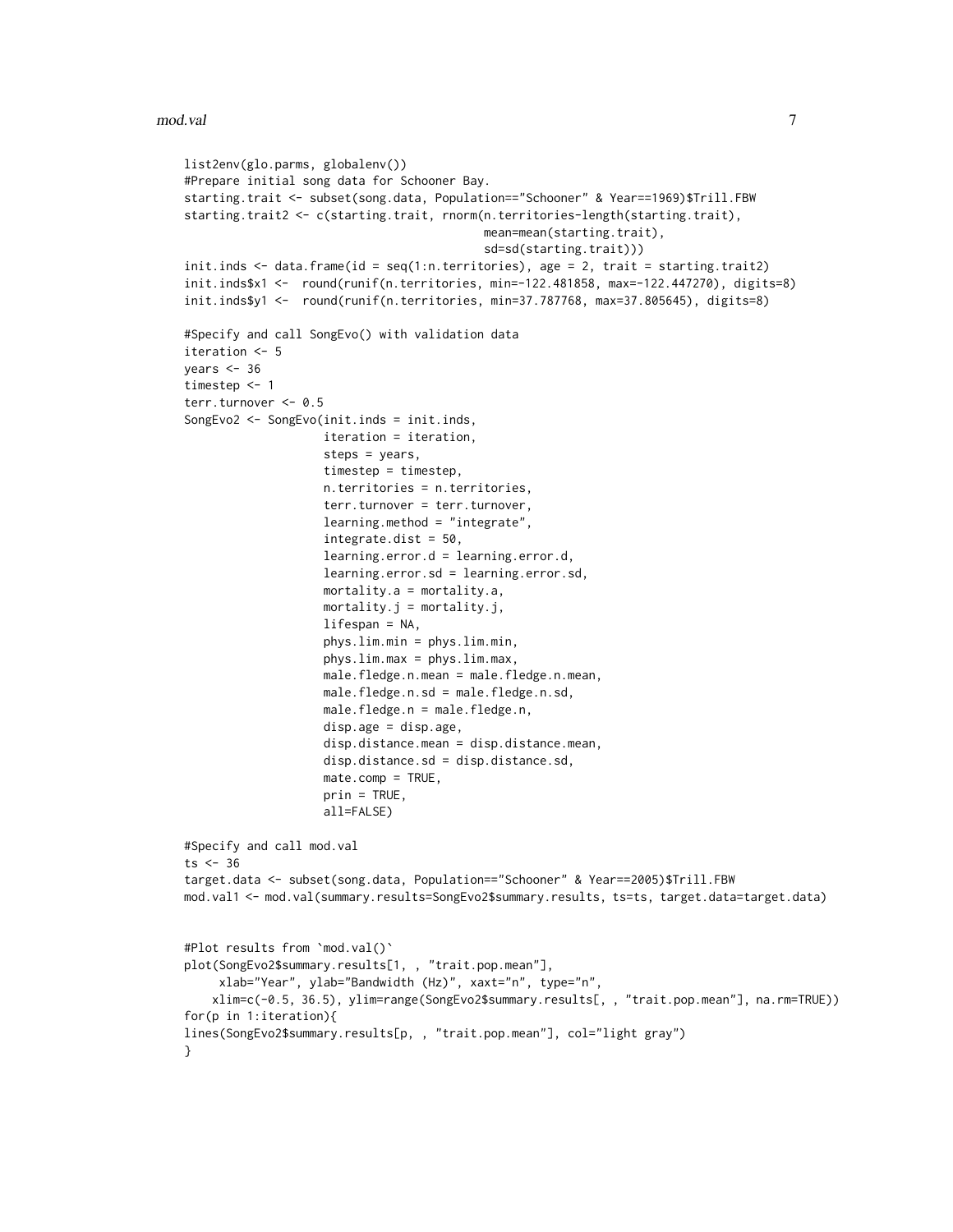```
freq.mean <- apply(SongEvo2$summary.results[, , "trait.pop.mean"], 2, mean, na.rm=TRUE)
lines(freq.mean, col="blue")
axis(side=1, at=seq(0, 35, by=5), labels=seq(1970, 2005, by=5))#, tcl=-0.25, mgp=c(2,0.5,0))
#Plot 95% quantiles
quant.means <- apply (SongEvo2$summary.results[, , "trait.pop.mean"], MARGIN=2,
                      quantile, probs=c(0.95, 0.05), R=600, na.rm=TRUE)
lines(quant.means[1,], col="blue", lty=2)
lines(quant.means[2,], col="blue", lty=2)
#plot mean and CI for historic songs.
 #plot original song values
library("boot")
sample.mean <- function(d, x) {
mean(d[x])
}
boot_hist <- boot(starting.trait, statistic=sample.mean, R=100)
ci.hist <- boot.ci(boot_hist, conf=0.95, type="basic")
low <- ci.hist$basic[4]
high <- ci.hist$basic[5]
points(0, mean(starting.trait), pch=20, cex=0.6, col="black")
library("Hmisc")
errbar(x=0, y=mean(starting.trait), high, low, add=TRUE)
 #text and arrows
text(x=5, y=2720, labels="Historical songs", pos=1)
arrows(x0=5, y0=2750, x1=0.4, y1=mean(starting.trait), length=0.1)
 #plot current song values
library("boot")
sample.mean <- function(d, x) {
mean(d[x])}
boot_curr <- boot(target.data, statistic=sample.mean, R=100)
ci.curr <- boot.ci(boot_curr, conf=0.95, type="basic")
low <- ci.curr$basic[4]
high <- ci.curr$basic[5]
points(years, mean(target.data), pch=20, cex=0.6, col="black")
library("Hmisc")
errbar(x=years, y=mean(target.data), high, low, add=TRUE)
 #text and arrows
text(x=25, y=3100, labels="Current songs", pos=3)
arrows(x0=25, y0=3300, x1=36, y1=mean(target.data), length=0.1)
```
<span id="page-7-1"></span>par.opt *Parameter optimization*

#### Description

This function follows par.sens to help users optimize values for imperfectly known parameters for SongEvo. The goals are to maximize accuracy and precision of model prediction.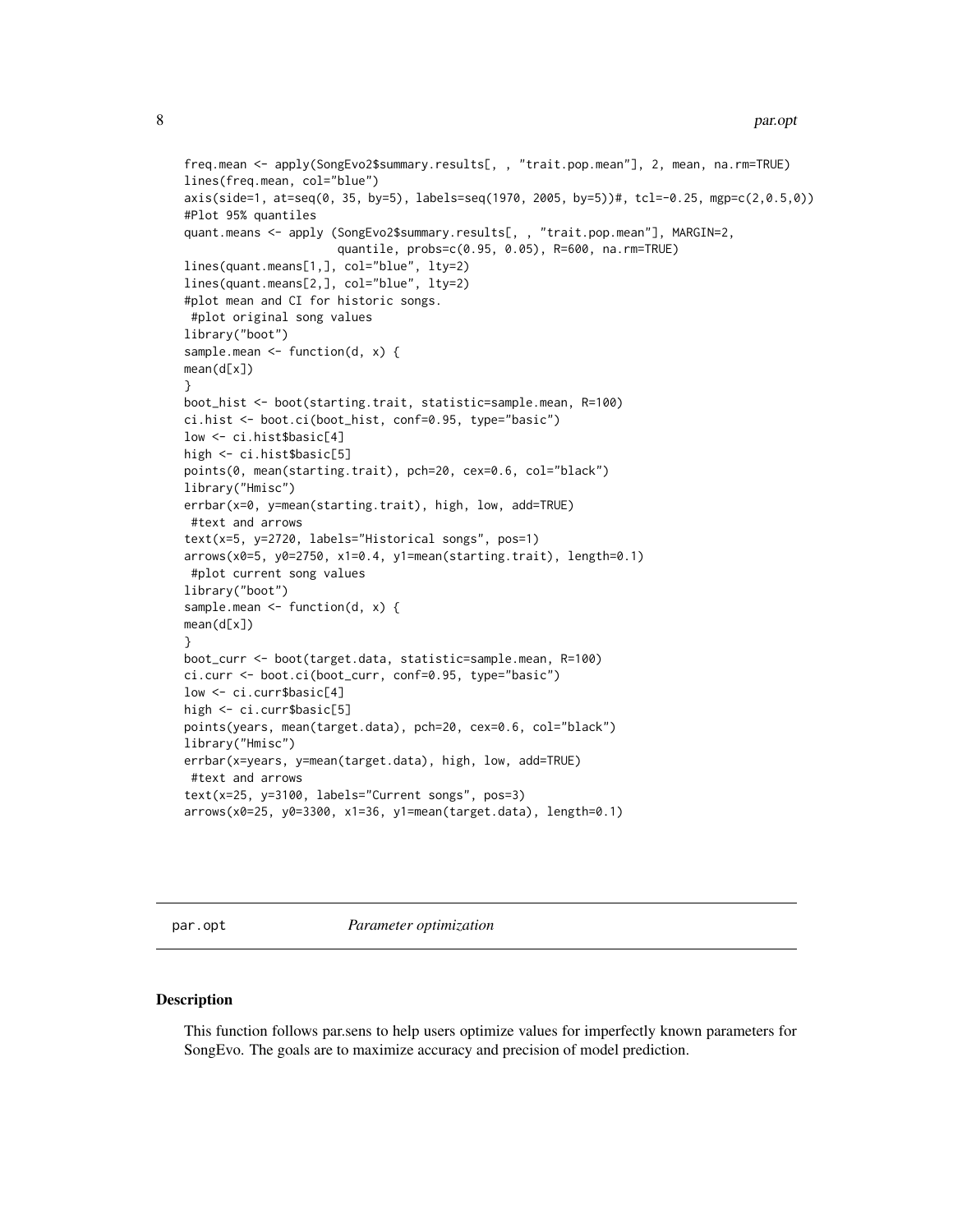#### <span id="page-8-0"></span>par.opt 9 and 2012 12:00 par.opt 9 and 2012 12:00 par.opt 9 and 2012 12:00 par.opt 9 and 2012 12:00 par.opt 9 and 2012 12:00 par.opt 9 and 2012 12:00 par.opt 9 and 2012 12:00 par.opt 9 and 2012 12:00 par.opt 9 and 2012 12:

#### Usage

par.opt(sens.results, ts, target.data, par.range)

#### Arguments

| sens.results | The sens.results array from par.sens(), which includes summary.results from                                                                        |
|--------------|----------------------------------------------------------------------------------------------------------------------------------------------------|
|              | SongEvo() for a range of parameter values. summary.results from SongEvo()                                                                          |
|              | includes population summary values for each time step (dimension 1) in each                                                                        |
|              | iteration (dimension 2) of the model. Population summary values are contained                                                                      |
|              | in five additional dimensions: population size for each time step of each itera-                                                                   |
|              | tion ("sample.n"), the population mean and variance of the song feature studied                                                                    |
|              | ("trait.pop.mean" and "trait.pop.variance"), with associated lower ("lci") and                                                                     |
|              | upper ("uci") confidence intervals.                                                                                                                |
| ts           | The timestep ("ts") at which to compare simulated trait values to target trait<br>values ("target.data").                                          |
| target.data  | A set of trait values against which to compare simulated values. target data may<br>be measured (e.g. from a training population) or hypothetical. |
| par.range    | Range of parameter values over which to optimize.                                                                                                  |

#### Value

Three measurements of accuracy and one measure of precision. Accuracy is quantified by three different approaches: i) the mean of absolute residuals of the predicted population mean values in relation to observed values (smaller absolute residuals indicate a more accurate model), ii) the difference between the bootstrapped mean of predicted population means and the mean of the observed values, and iii) the proportion of simulated population trait means that fall within confidence intervals of the observed data (a higher proportion indicates greater accuracy). Precision is measured with the residuals of the predicted population variance to the variance of observed values (smaller residuals indicate a more precise model).

#### See Also

[SongEvo](#page-14-1), [par.sens](#page-11-1), [mod.val](#page-4-1), [h.test](#page-2-1)

#### Examples

### See vignette for an example that uses all functions in SongEvo.

#### Specify and call `par.sens()`

```
# Here we test the sensitivity of the Acquire a Territory submodel to variation
# in territory turnover rates, ranging from 0.81.2 times the published rate
# (4060% of territories turned over). The call for the par.sens function has a
# format similar to SongEvo. The user specifies the parameter to test and the
# range of values for that parameter. The function currently allows examination
# of only one parameter at a time and requires at least two iterations.
parm <- "terr.turnover"
par.range = seq(from=0.45, to=0.55, by=0.05)
sens.results <- NULL
```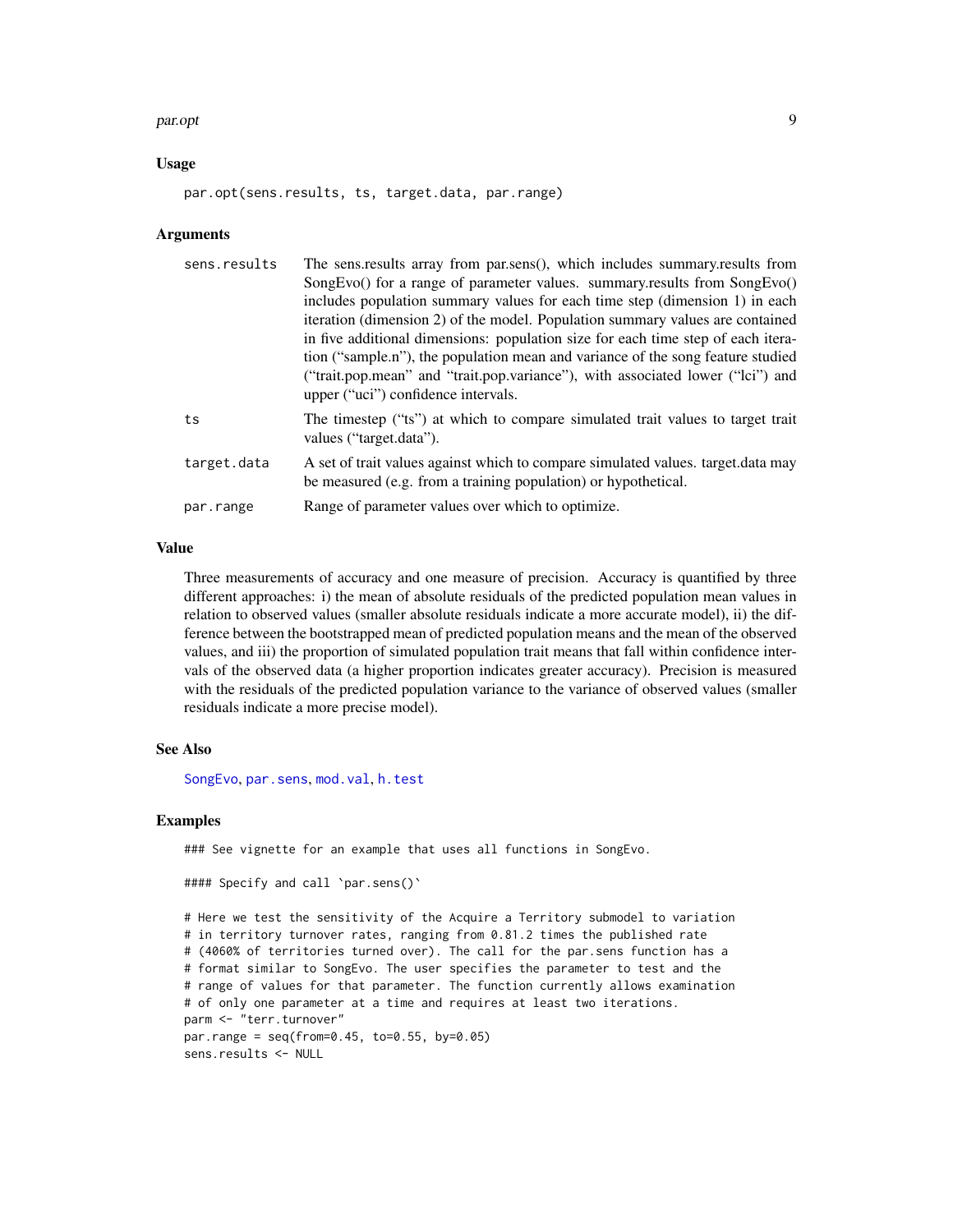```
data("song.data")
data("glo.parms")
years=2005-1969
iteration=5
timestep=1
n.territories <- glo.parms$n.territories
starting.trait <- subset(song.data, Population=="PRBO" & Year==1969)$Trill.FBW
starting.trait2 <- c(starting.trait, rnorm(n.territories-length(starting.trait),
                                      mean=mean(starting.trait), sd=sd(starting.trait)))
init.inds <- data.frame(id = seq(1:n.territories), age = 2, trait = starting.trait2)
init.inds$x1 <- round(runif(n.territories, min=-122.481858, max=-122.447270), digits=8)
init.inds$y1 <- round(runif(n.territories, min=37.787768, max=37.805645), digits=8)
# Now we call the par.sens function with our specifications.
extra_parms <- list(init.inds = init.inds,
                    timestep = 1,
                    n.territories = nrow(init.inds),
                    learning.method = "integrate",
                    integrate.dist = 0.1,
                    lifespan = NA,
                    terr.turnover = 0.5,
                    mate.comp = FALSE,
                    prin = FALSE,
                    all = TRUE)
global_parms_key <- which(!names(glo.parms) %in% names(extra_parms))
extra_parms[names(glo.parms[global_parms_key])]=glo.parms[global_parms_key]
par.sens1 <- par.sens(parm = parm, par.range = par.range,
                      iteration = iteration, steps = years, mate.comp = FALSE,
                      fixed_parms=extra_parms[names(extra_parms)!=parm], all = TRUE)
#### Prepare current song values
target.data <- subset(song.data, Population=="PRBO" & Year==2005)$Trill.FBW
#### Specify and call `par.opt()`
# Users specify the timestep ("ts") at which to compare simulated trait values
# to target trait data ("target.data") and save the results in an object (called
# `par.opt1` here).
ts <- years
par.opt1 <- par.opt(sens.results=par.sens1$sens.results, ts=ts,
                    target.data=target.data, par.range=par.range)
# Examine results objects (residuals and target match).
par.opt1$Residuals
par.opt1$Target.match
#### Plot results of `par.opt()`
#### Accuracy
 #1. Difference in means.
plot(par.range, par.opt1$Target.match[,1], type="l",
```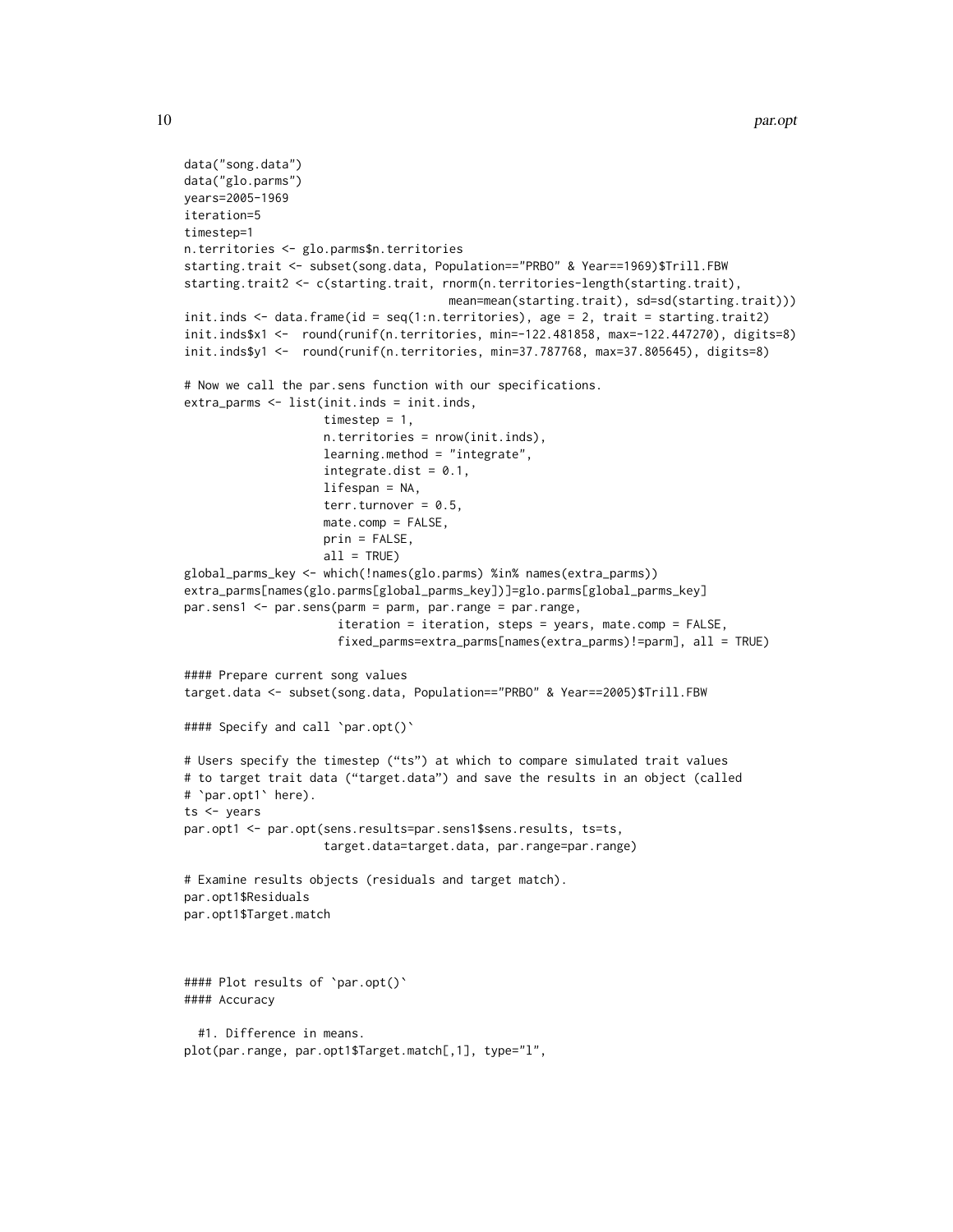#### par.opt 11

```
xlab="Parameter range", ylab="Difference in means (Hz)")
  #2. Plot proportion contained.
plot(par.range, par.opt1$Prop.contained, type="l",
     xlab="Parameter range", ylab="Proportion contained")
  #3. Calculate and plot mean and quantiles of residuals of mean trait values.
res.mean.means <- apply(par.opt1$Residuals[, , 1], MARGIN=1,
                        mean, na.rm=TRUE)
res.mean.quants <- apply (par.opt1$Residuals[, , 1], MARGIN=1,
                          quantile, probs=c(0.975, 0.025), R=600, na.rm=TRUE)
plot(par.range, res.mean.means, col="orange",
     ylim=range(par.opt1$Residuals[,,1], na.rm=TRUE),
     type="b",
     xlab="Parameter value (territory turnover rate)",
     ylab="Residual of trait mean (trill bandwidth, Hz)")
points(par.range, res.mean.quants[1,], col="orange")
points(par.range, res.mean.quants[2,], col="orange")
lines(par.range, res.mean.quants[1,], col="orange", lty=2)
lines(par.range, res.mean.quants[2,], col="orange", lty=2)
#### Precision
#Calculate and plot mean and quantiles of residuals of variance of trait values
res.var.mean <- apply(par.opt1$Residuals[, , 2], MARGIN=1,
                      mean, na.rm=TRUE)
res.var.quants <- apply (par.opt1$Residuals[, , 2], MARGIN=1,
                         quantile, probs=c(0.975, 0.025), R=600, na.rm=TRUE)
plot(par.range, res.var.mean, col="purple",
     ylim=range(par.opt1$Residuals[,,2], na.rm=TRUE),
     type="b",
     xlab="Parameter value (territory turnover rate)",
     ylab="Residual of trait variance (trill bandwidth, Hz)")
points(par.range, res.var.quants[1,], col="purple")
points(par.range, res.var.quants[2,], col="purple")
lines(par.range, res.var.quants[1,], col="purple", lty=2)
lines(par.range, res.var.quants[2,], col="purple", lty=2)
#### Visual inspection of accuracy and precision: plot trait values for range of parameters
par(mfcol=c(3,2),
    mar = c(4.1, 4.1, 1, 1),
    cex=1.2)
for(i in 1:length(par.range)){
plot(par.sens1$sens.results[ , , "trait.pop.mean", ],
     xlab="Year", ylab="Bandwidth (Hz)",
     xaxt="n", type="n",
    xlim=c(-0.5, years), ylim=range(par.sens1$sens.results[ , , "trait.pop.mean", ], na.rm=TRUE))
for(p in 1:iteration){
lines(par.sens1$sens.results[p, , "trait.pop.mean", i], col="light gray")
}
freq.mean <- apply(par.sens1$sens.results[, , "trait.pop.mean", i], 2, mean, na.rm=TRUE)
lines(freq.mean, col="blue")
axis(side=1, at=seq(0, 35, by=5), labels=seq(1970, 2005, by=5))#, tcl=-0.25, mgp=c(2,0.5,0))
#Plot 95% quantiles
```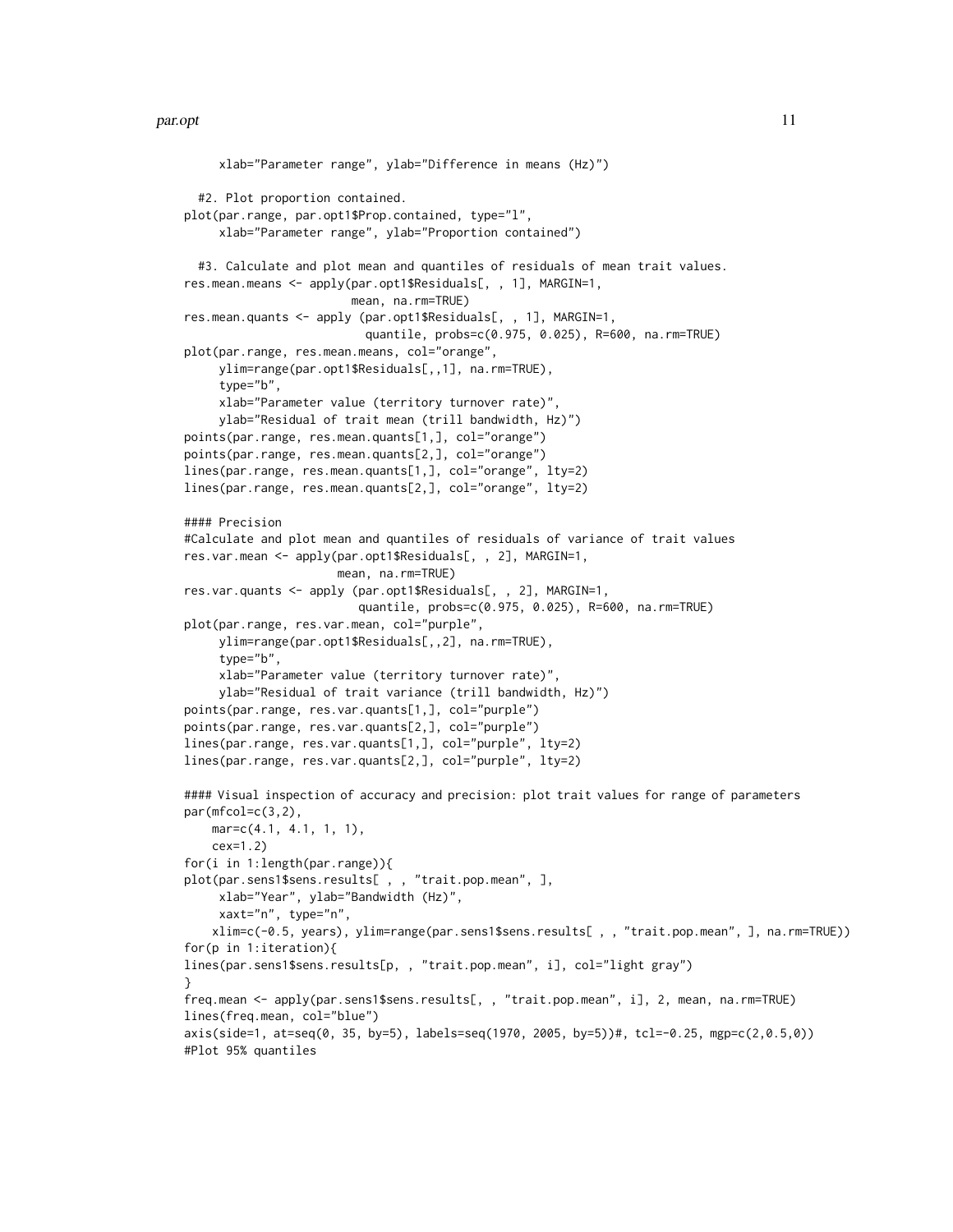```
quant.means <- apply (par.sens1$sens.results[, , "trait.pop.mean", i], MARGIN=2,
                     quantile, probs=c(0.95, 0.05), R=600, na.rm=TRUE)
lines(quant.means[1,], col="blue", lty=2)
lines(quant.means[2,], col="blue", lty=2)
#plot mean and CI for historic songs.
#plot original song values
library("boot")
sample.mean <- function(d, x) {
mean(d[x])
}
boot_hist <- boot(starting.trait, statistic=sample.mean, R=100)#, strata=mn.res$iteration)
ci.hist <- boot.ci(boot_hist, conf=0.95, type="basic")
low <- ci.hist$basic[4]
high <- ci.hist$basic[5]
points(0, mean(starting.trait), pch=20, cex=0.6, col="black")
library("Hmisc")
errbar(x=0, y=mean(starting.trait), high, low, add=TRUE)
 #plot current song values
boot_curr <- boot(target.data, statistic=sample.mean, R=100)#, strata=mn.res$iteration)
ci.curr <- boot.ci(boot_curr, conf=0.95, type="basic")
low <- ci.curr$basic[4]
high <- ci.curr$basic[5]
points(years, mean(target.data), pch=20, cex=0.6, col="black")
errbar(x=years, y=mean(target.data), high, low, add=TRUE)
  #plot panel title
text(x=3, y=max(par.sens1$sens.results[ , , "trait.pop.mean", ], na.rm=TRUE)-100,
     labels=paste("Par = ", par.range[i], sep=""))
}
```
<span id="page-11-1"></span>

par.sens *Parameter sensitivity*

#### Description

This function allows testing the sensitivity of SongEvo to different parameter values.

#### Usage

```
par.sens(parm, par.range, iteration, steps, mate.comp, fixed_parms, all)
```
#### Arguments

| parm      | The parameter for which to test sensitivity over one or more values. |
|-----------|----------------------------------------------------------------------|
| par.range | List of ranges of parameter values over which to test sensitivity.   |
| iteration | The number of iterations that the model will run.                    |
| steps     | The number of steps (e.g. years) per iteration.                      |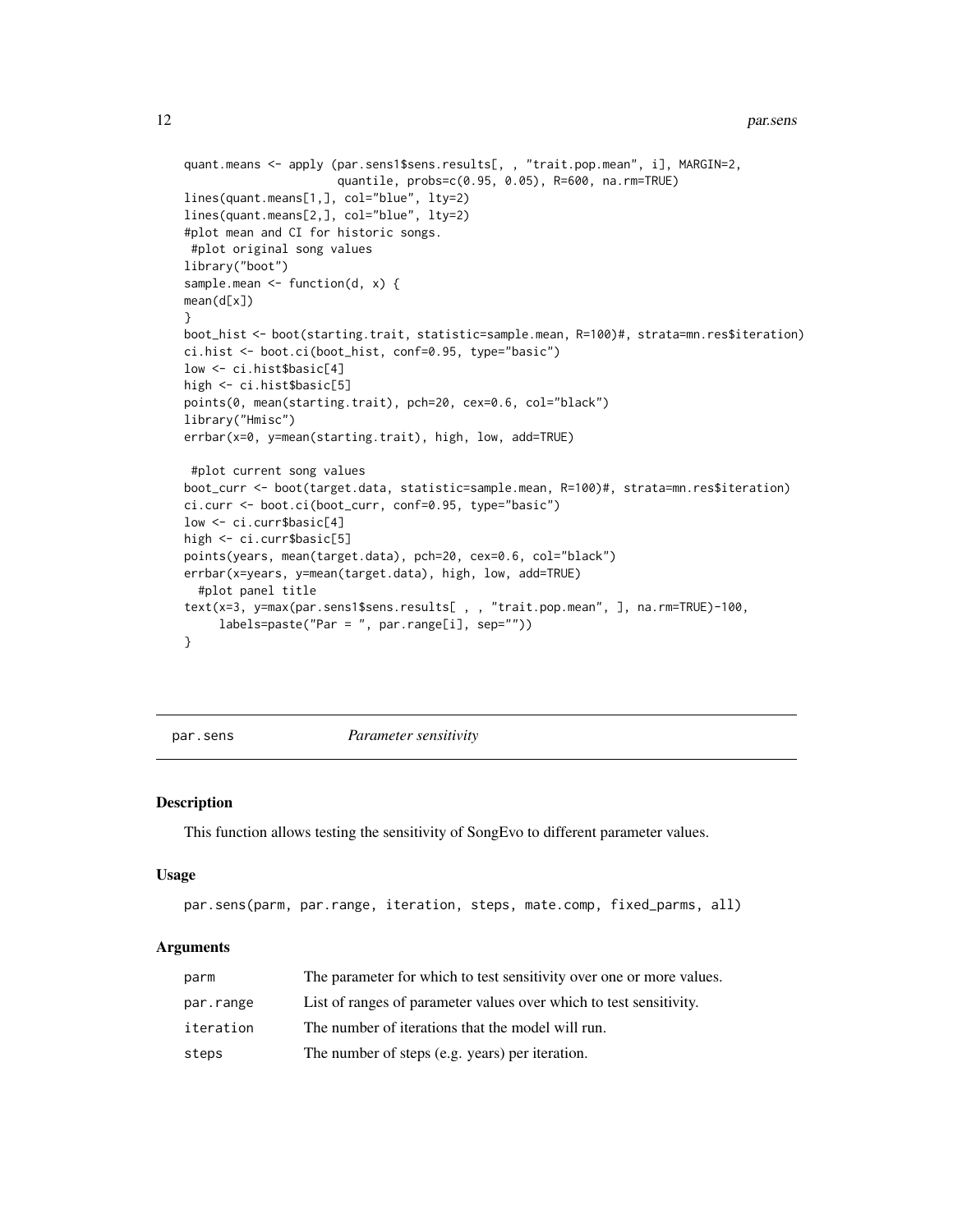<span id="page-12-0"></span>

| mate.comp   | Female preference for mates. Currently specified as "Yes" or "No".            |
|-------------|-------------------------------------------------------------------------------|
| fixed_parms | Named boolean vector identifying which parameters to keep fixed.              |
| all         | Save data for all individuals? Options are TRUE or FALSE.                     |
|             | The function currently allows examination of only one parameter at a time and |
|             | requires at least two iterations.                                             |

#### Value

array named sens.results. The sens.results array from par.sens(), which includes summary.results from SongEvo() for a range of parameter values. summary.results from SongEvo() includes population summary values for each time step (dimension 1) in each iteration (dimension 2) of the model. Population summary values are contained in five additional dimensions: population size for each time step of each iteration ("sample.n"), the population mean and variance of the song feature studied ("trait.pop.mean" and "trait.pop.variance"), with associated lower ("lci") and upper ("uci") confidence intervals.

#### See Also

[SongEvo](#page-14-1), [par.opt](#page-7-1), [mod.val](#page-4-1), [h.test](#page-2-1)

#### Examples

### See vignette for an example that uses all functions in SongEvo.

#### Specify and call `par.sens()`

```
# Here we test the sensitivity of the Acquire a Territory submodel to variation
# in territory turnover rates, ranging from 0.81.2 times the published rate
# (4060% of territories turned over). The call for the par.sens function has a
# format similar to SongEvo. The user specifies the parameter to test and the
# range of values for that parameter. The function currently allows examination
# of only one parameter at a time and requires at least two iterations.
parm <- "terr.turnover"
par.range = seq(from=0.45, to=0.55, by=0.05)
sens.results <- NULL
data("song.data")
data("glo.parms")
years=2005-1969
iteration=5
timestep=1
n.territories <- glo.parms$n.territories
starting.trait <- subset(song.data, Population=="Bear Valley" & Year==1969)$Trill.FBW
starting.trait2 <- c(starting.trait, rnorm(n.territories-length(starting.trait),
                                      mean=mean(starting.trait), sd=sd(starting.trait)))
init.inds <- data.frame(id = seq(1:n.territories), age = 2, trait = starting.trait2)
init.inds$x1 <- round(runif(n.territories, min=-122.481858, max=-122.447270), digits=8)
init.inds$y1 <- round(runif(n.territories, min=37.787768, max=37.805645), digits=8)
# Now we call the par.sens function with our specifications.
extra_parms <- list(init.inds = init.inds,
                    timestep = 1,
```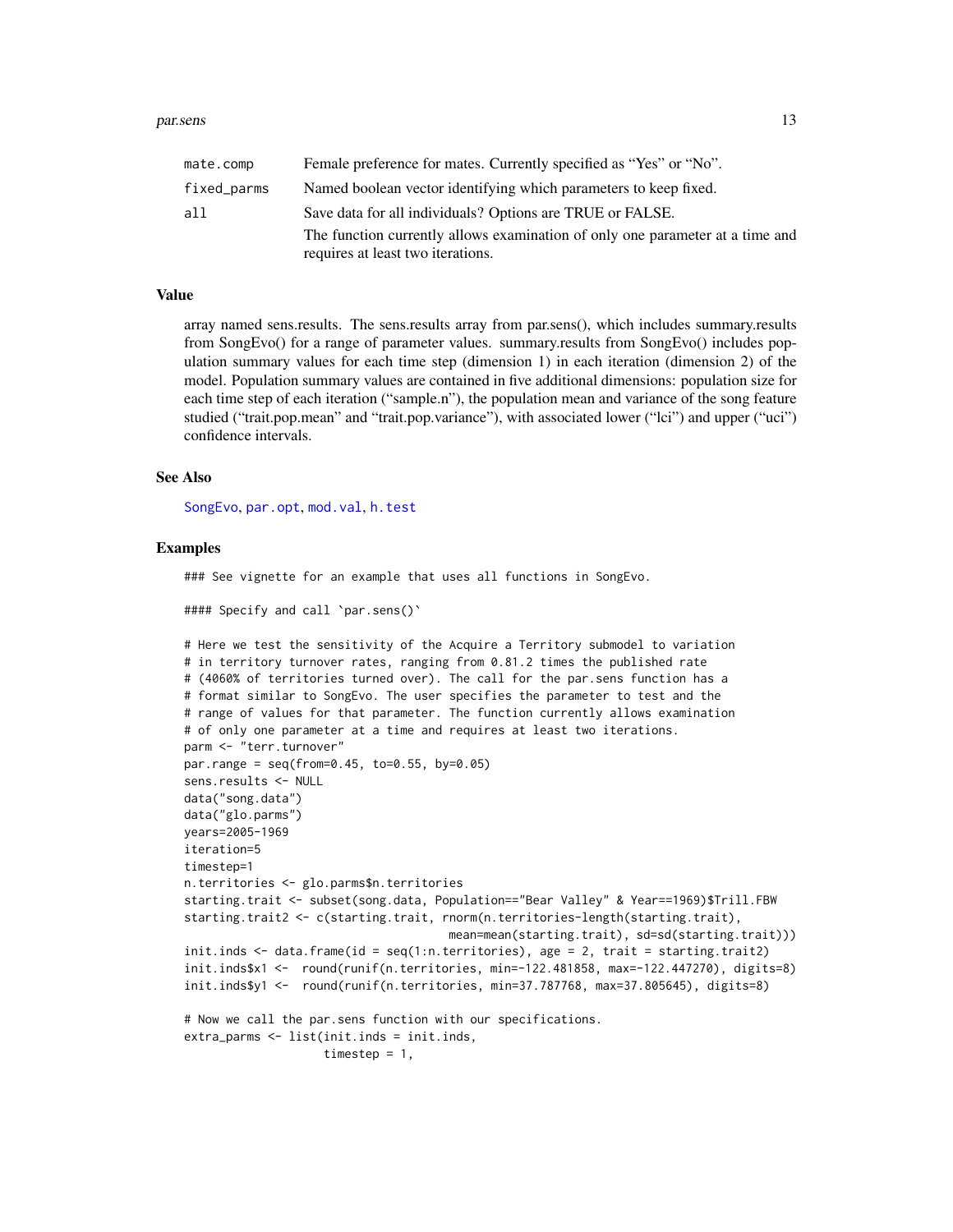```
n.territories = nrow(init.inds),
                    learning.method = "integrate",
                    integrate.dist = 0.1,lifespan = NA,
                    terr.turnover = 0.5,
                   mate.comp = FALSE,
                    prin = FALSE,
                    all = TRUE)
global_parms_key <- which(!names(glo.parms) %in% names(extra_parms))
extra_parms[names(glo.parms[global_parms_key])]=glo.parms[global_parms_key]
par.sens1 <- par.sens(parm = parm, par.range = par.range,
                      iteration = iteration, steps = years, mate.comp = FALSE,
                      fixed_parms=extra_parms[names(extra_parms)!=parm], all = TRUE)
#### Examine par.sens results
# Examine results objects, which include two arrays:
# The first array, `sens.results`, contains the SongEvo model results for each
# parameter. It has the following dimensions:
dimnames(par.sens1$sens.results)
# The second array, `sens.results.diff` contains the quantile range of trait
# values across iterations within a parameter value. It has the following
# dimensions:
dimnames(par.sens1$sens.results.diff)
# To assess sensitivity of SongEvo to a range of parameter values, plot the
# range in trait quantiles per year by the parameter value. We see that
# territory turnover values of 0.4--0.6 provided means and quantile ranges of
# trill bandwidths that are similar to those obtained with the published
# estimate of 0.5, indicating that the Acquire a Territory submodel is robust to
# realistic variation in those parameter values.
# In the figure, solid gray and black lines show the quantile range of song
# frequency per year over all iterations as parameterized with the published
# territory turnover rate (0.5; thick black line) and a range of values from 0.4
# to 0.6 (in steps of 0.05, light to dark gray). Orange lines show the mean and
# 2.5th and 97.5th quantiles of all quantile ranges.
# plot of range in trait quantiles by year by parameter value
plot(1:years, par.sens1$sens.results.diff[1,],
     ylim=range(par.sens1$sens.results.diff, na.rm=TRUE),
     type="l",
     ylab="Quantile range (Hz)", xlab="Year",
     col="transparent", xaxt="n")
axis(side=1, at=seq(0, 35, by=5), labels=seq(1970, 2005, by=5))
  #Make a continuous color ramp from gray to black
grbkPal <- colorRampPalette(c('gray','black'))
```

```
#Plot a line for each parameter value
for(i in 1:length(par.range)){
```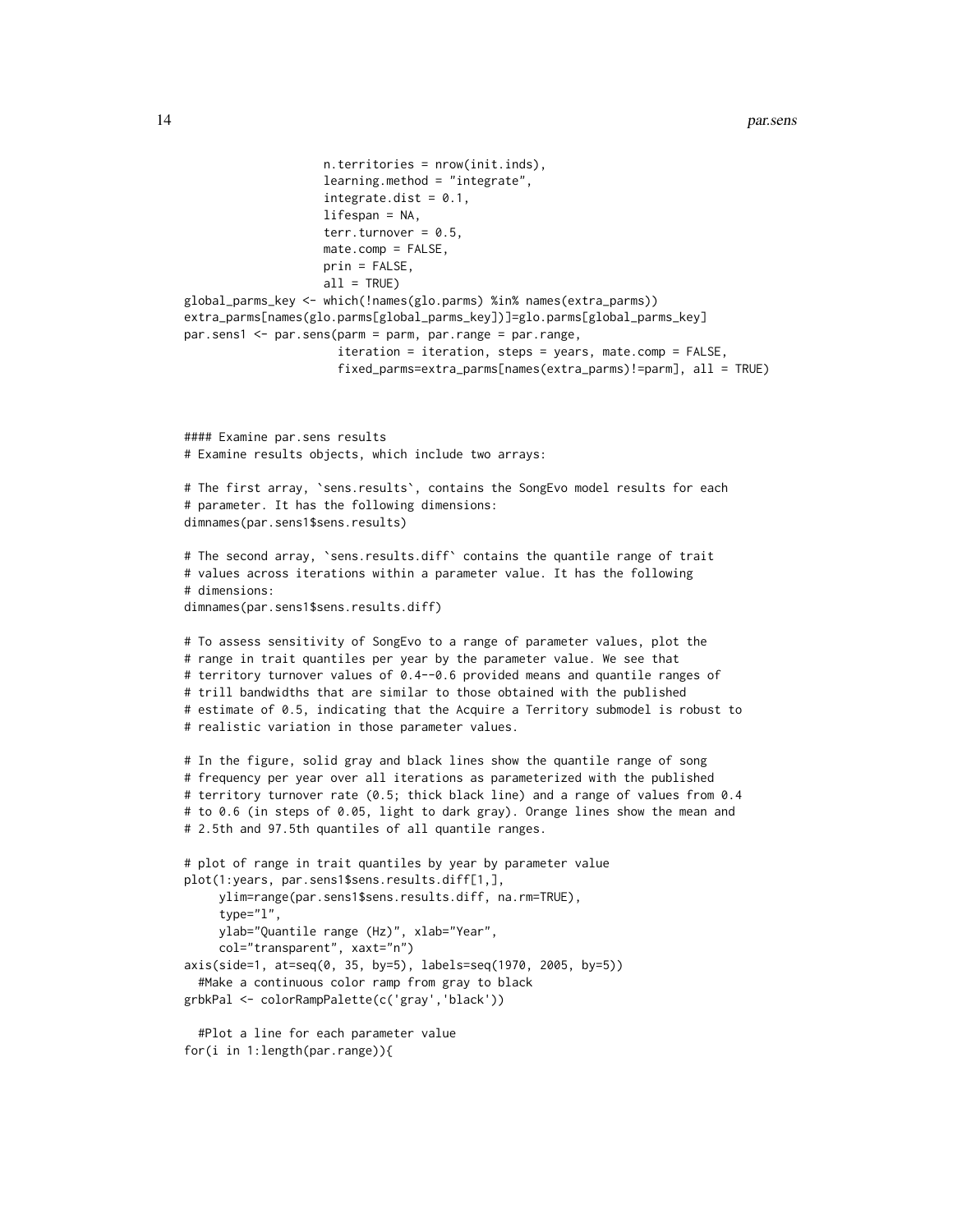#### <span id="page-14-0"></span>song.data 15

```
lines(1:years, par.sens1$sens.results.diff[i,],
     col=grbkPal(length(par.range))[i])
}
 #Plot values from published parameter values
lines(1:years, par.sens1$sens.results.diff[2,], col="black", lwd=4)
 #Calculate and plot mean and quantiles
quant.mean <- apply(par.sens1$sens.results.diff, 2, mean, na.rm=TRUE)
lines(quant.mean, col="orange")
#Plot 95% quantiles (which are similar to credible intervals)
 #95% quantiles of population means (narrower)
quant.means <- apply(par.sens1$sens.results.diff, MARGIN=2,
                     quantile, probs=c(0.975, 0.025), R=600, na.rm=TRUE)
lines(quant.means[1,], col="orange", lty=2)
lines(quant.means[2,], col="orange", lty=2)
```
song.data *White Crown Sparrow Song Observations*

#### **Description**

A dataset of mean trill bandwidth from 3 WCSP male populations in 1969 and 2005

#### Usage

song.data

#### Format

A data frame with 89 rows and 3 variables:

Population Locality of the observed male sparrow

Year Year in which samples were taken

Trill.FBW Mean observed trill bandwidth

<span id="page-14-1"></span>SongEvo *Model bird song evolution*

#### Description

This function simulates bird song evolution. Submodels are performed once per time step, and include fledging from the nest, song learning, ageing and death, dispersal, competition for territories, mate attraction, and reproduction.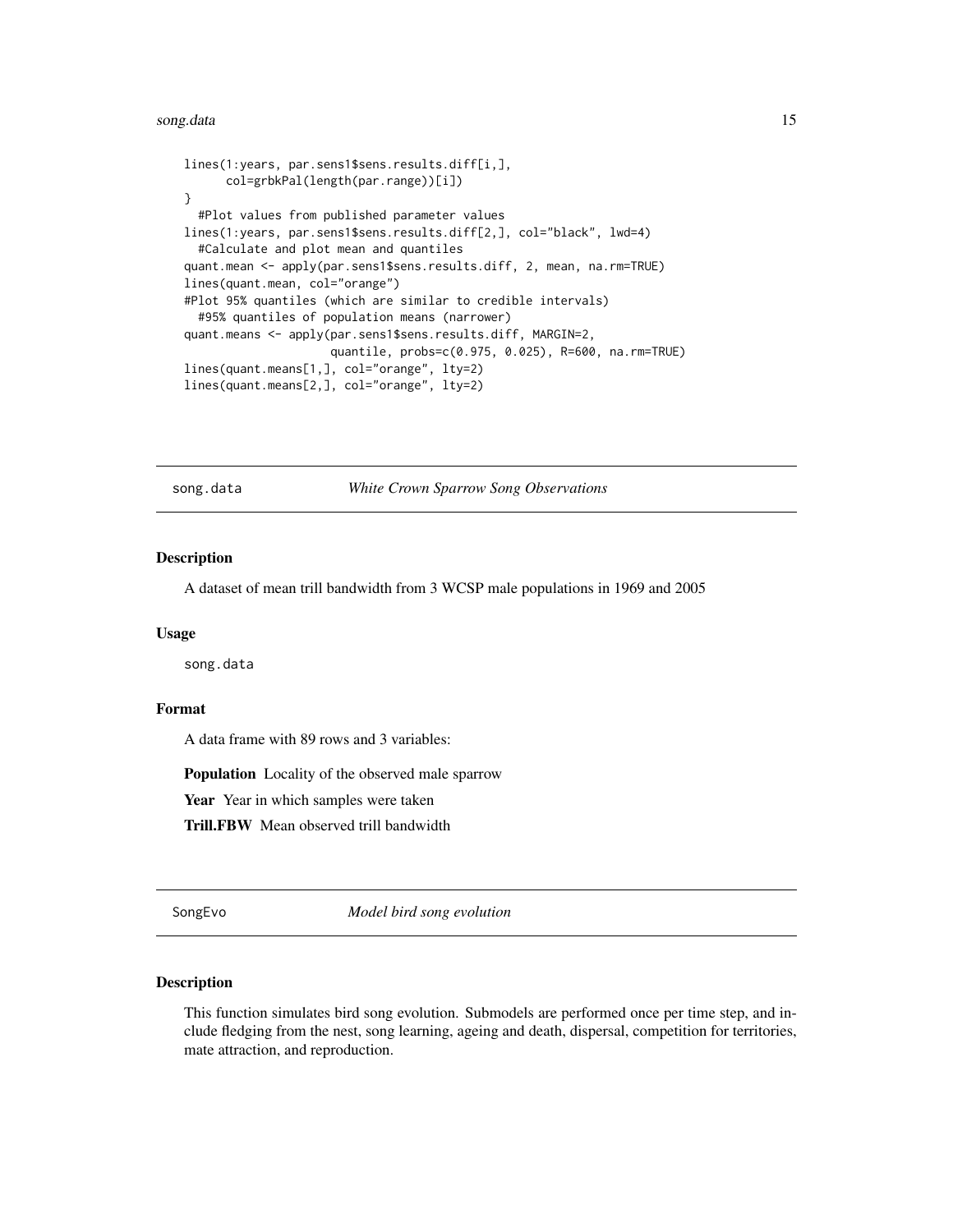### Usage

```
SongEvo(init.inds, iteration, steps, timestep, terr.turnover, mate.comp,
  learning.method, integrate.dist, learning.error.d, learning.error.sd,
 mortality.a, mortality.j, lifespan, phys.lim.min, phys.lim.max,
 male.fledge.n.mean, male.fledge.n.sd, male.fledge.n, disp.age,
 disp.distance.mean, disp.distance.sd, n.territories, prin, all)
```
#### Arguments

| init.inds          | Initial population data. A data frame that includes columns for "id," "age,"<br>"trait," "x1" (longitude) and "y1" (latitude).                                                                                          |
|--------------------|-------------------------------------------------------------------------------------------------------------------------------------------------------------------------------------------------------------------------|
| iteration          | The number of iterations that the model will run.                                                                                                                                                                       |
| steps              | The number of steps per iteration.                                                                                                                                                                                      |
| timestep           | The length of time that passes in each step. For annually breeding species,<br>$t$ imestep = 1 year.                                                                                                                    |
| terr.turnover      | The proportion of territories that change ownership during a step.                                                                                                                                                      |
| mate.comp          | Female preference for mates. Options are TRUE or FALSE.                                                                                                                                                                 |
| learning.method    |                                                                                                                                                                                                                         |
|                    | If an individual learns from their ("father") or all males within a specified radius<br>("integrate").                                                                                                                  |
|                    | integrate.dist Distance over which song learning is integrated.                                                                                                                                                         |
| learning.error.d   |                                                                                                                                                                                                                         |
|                    | Direction of learning error.                                                                                                                                                                                            |
| learning.error.sd  |                                                                                                                                                                                                                         |
|                    | The standard deviation of imitation error.                                                                                                                                                                              |
| mortality.a        | Annual mortality of adults (after the first time step).                                                                                                                                                                 |
| mortality.j        | Annual mortality of juvenile birds (in the first time step).                                                                                                                                                            |
| lifespan           | Maximum age for individuals; any number is accepted. "NA" causes SongEvo<br>to disregard lifespan and sets population size based on mortality rates alone.                                                              |
| phys.lim.min       | The minimum physical limit of trait production.                                                                                                                                                                         |
| phys.lim.max       | The maximum physical limit of trait production.                                                                                                                                                                         |
| male.fledge.n.mean |                                                                                                                                                                                                                         |
|                    | The mean number of offspring produced per time step per individual breeding<br>male. Includes only offspring raised in that breeding male's nest (i.e. it does not<br>account for extra-pair offspring in other nests). |
| male.fledge.n.sd   |                                                                                                                                                                                                                         |
|                    | Standard deviation of the number of male fledglings.                                                                                                                                                                    |
| male.fledge.n      | A vector of the number of offspring for the initial population, optionally calcu-<br>lated with male.fledge.n.mean and male.fledge.n.sd                                                                                 |
| disp.age           | The age at which individual males disperse from their birth location.                                                                                                                                                   |
| disp.distance.mean |                                                                                                                                                                                                                         |
|                    | The distance that individual males disperse (meters).                                                                                                                                                                   |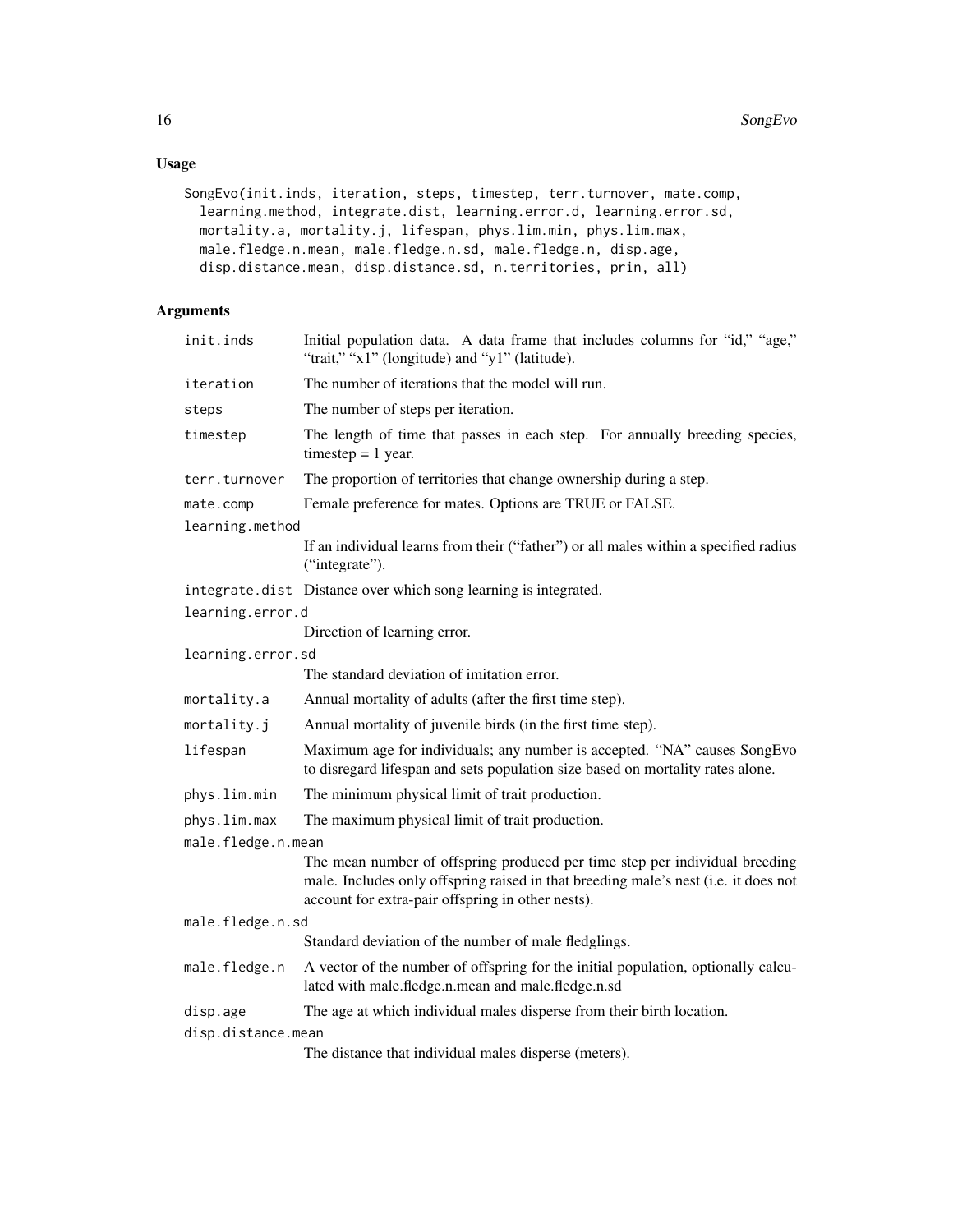#### <span id="page-16-0"></span>SongEvo<sup>17</sup>

| disp.distance.sd |                                                                                            |
|------------------|--------------------------------------------------------------------------------------------|
|                  | The standard deviation of dispersal distance.                                              |
| n.territories    | The number of territories in the population. This number is fixed for all itera-<br>tions. |
| prin             | Print summary values after each timestep has completed? Options are TRUE or<br>FALSE.      |
| all              | Save data for all individuals? Options are TRUE or FALSE.                                  |

#### Value

three objects. First, currently alive individuals are stored in a data frame called "inds." Values within "inds" are updated throughout each of the iterations of the model, and "inds" can be viewed after the model is completed. Second, an array (i.e. a multi-dimensional table) entitled "summary.results" includes population summary values for each time step (dimension 1) in each iteration (dimension 2) of the model. Population summary values are contained in five additional dimensions: population size for each time step of each iteration ("sample.n"), the population mean and variance of the song feature studied ("trait.pop.mean" and "trait.pop.variance"), with associated lower ("lci") and upper ("uci") confidence intervals. Third, individual values may optionally be concatenated and saved to one data frame entitled "all.inds." all.inds can become quite large, and is therefore only recommended if additional data analyses are desired.

#### See Also

[par.sens](#page-11-1), [par.opt](#page-7-1), [mod.val](#page-4-1), [h.test](#page-2-1)

#### Examples

### See vignette for an example that uses all functions in SongEvo.

### Load the example data: song.data

# To explore the SongEvo package, we will use a database of songs from Nuttall's # white-crowned sparrow (\*Zonotrichia leucophrys nuttalli\*) recorded at three # locations in 1969 and 2005.

data("song.data")

# Examine global parameters.Global parameters describe our understanding of the # system and may be measured or hypothesized. They are called "global" because # they are used by many many functions and subroutines within functions. For # descriptions of all adjustable parameters, see `?WCSP` or Danner et al. (year) str(glo.parms)

# Share global parameters with the global environment. We make these parameters # available in the global environment so that we can access them with minimal # code. list2env(glo.parms, globalenv())

#### Examine song data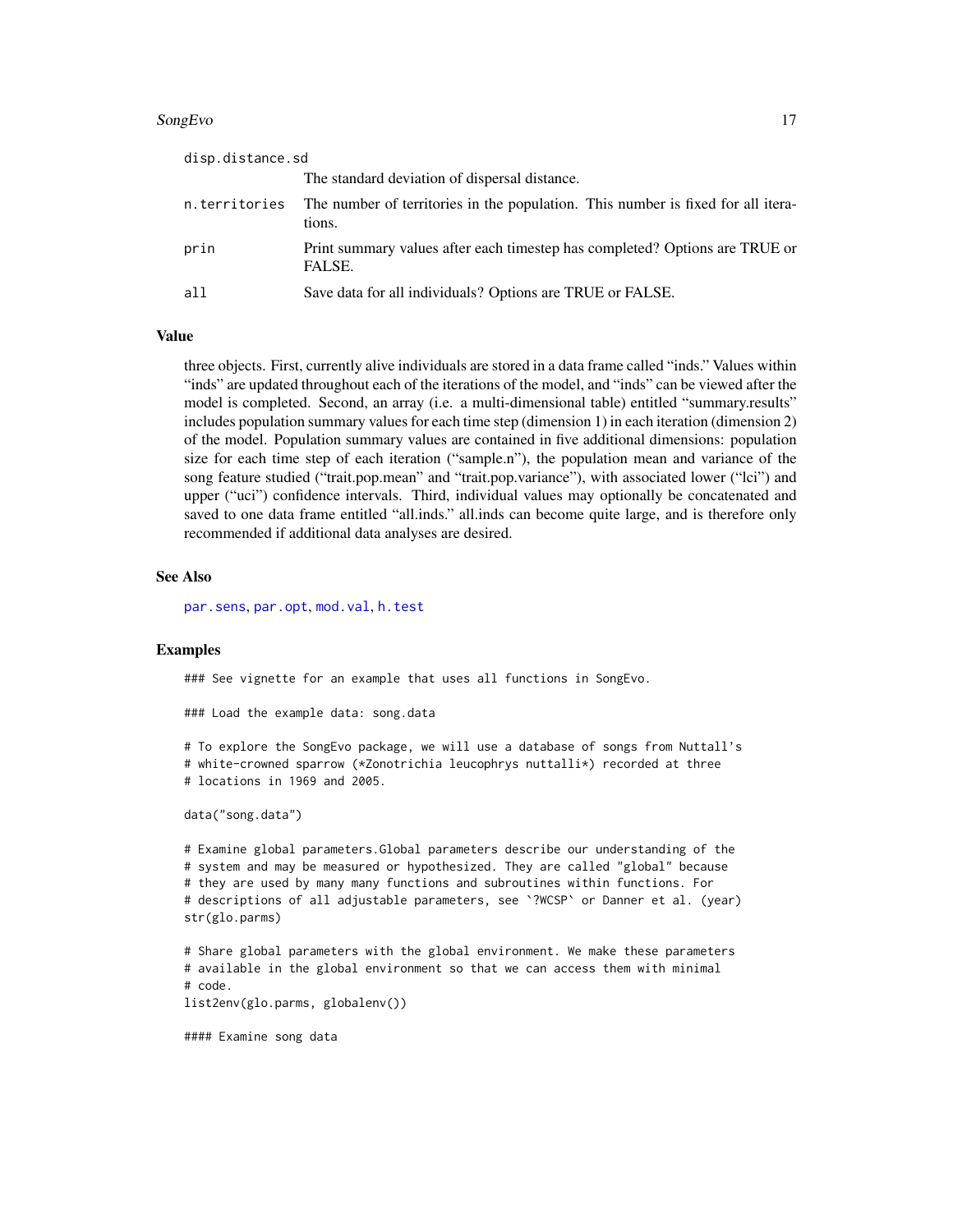#### 18 SongEvo

```
# Data include the population name (Bear Valley, PRBO, or Schooner), year of
# song recording (1969 or 2005), and the frequency bandwidth of the trill.
str(song.data)
### Simulate bird song evolution with 'SongEvo()'
#### Define initial individuals
# In this example, we use songs from individual birds recorded in one population
# (PRBO) in the year 1969, which we will call `starting.trait`.
starting.trait <- subset(song.data, Population=="PRBO" & Year==1969)$Trill.FBW
# We want a starting population of 40 individuals, so we generate additional
# trait values to complement those from the existing 30 individuals. Then we
# create a data frame that includes a row for each individual; we add
# identification numbers, ages, and geographical coordinates for each
# individual.
starting.trait2 <- c(starting.trait, rnorm(n.territories-length(starting.trait),
                                           mean=mean(starting.trait),
                                           sd=sd(starting.trait)))
init.inds <- data.frame(id = seq(1:n.territories), age = 2, trait = starting.trait2)
init.inds$x1 <- round(runif(n.territories, min=-122.481858, max=-122.447270), digits=8)
init.inds$y1 <- round(runif(n.territories, min=37.787768, max=37.805645), digits=8)
#### Specify and call the SongEvo model
# SongEvo() includes several settings, which we specify before running the
# model. For this example, we run the model for 10 iterations, over 36 years
# (i.e. 1969--2005). When conducting research with `SongEvo()`, users will want
# to increase the number iterations (e.g. to 100 or 1000). Each timestep is one
# year in this model (i.e. individuals complete all components of the model in 1
# year). We specify territory turnover rate here as an example of how to adjust
# parameter values. We could adjust any other parameter value here also. The
# learning method specifies that individuals integrate songs heard from adults
# within the specified integration distance (intigrate.dist, in kilometers). In
# this example, we do not includ a lifespan, so we assign it NA. In this
# example, we do not model competition for mates, so specify it as FALSE. Last,
# specify all as TRUE in order to save data for every single simulated
# individual because we will use those data later for mapping. If we do not need
# data for each individual, we set all to FALSE because the all.inds data.frame
# becomes very large!
iteration <- 5
years <-36timestep <- 1
terr.turnover <- 0.5
learning.method <- "integrate"
integrate.dist <- 0.1
lifespan <- NA
mate.comp <- FALSE
prin <- FALSE
all <- TRUE
```
# Now we call SongEvo with our specifications and save it in an object called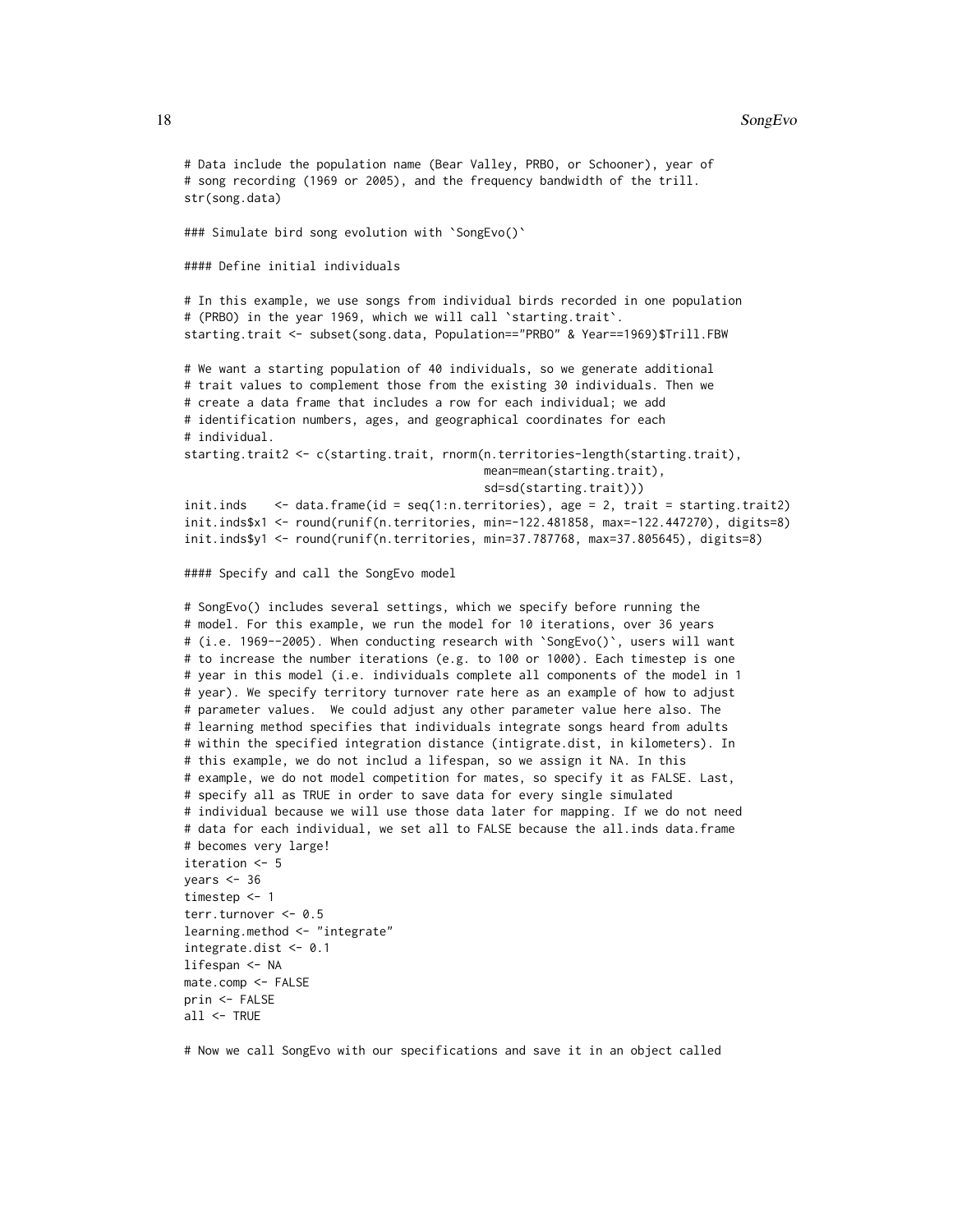#### SongEvo<sup>19</sup>

```
# SongEvo1.
SongEvo1 <- SongEvo(init.inds = init.inds,
                    iteration = iteration,
                    steps = years,
                    timestep = timestep,
                    n.territories = n.territories,
                    terr.turnover = terr.turnover,
                    learning.method = learning.method,
                    integrate.dist = integrate.dist,
                    learning.error.d = learning.error.d,
                    learning.error.sd = learning.error.sd,
                    mortality.a = mortality.a,
                    mortality. j = mortality. j,lifespan = lifespan,
                    phys.lim.min = phys.lim.min,
                    phys.lim.max = phys.lim.max,
                    male.fledge.n.mean = male.fledge.n.mean,
                    male.fledge.n.sd = male.fledge.n.sd,
                    male.fledge.n = male.fledge.n,
                    disp.age = disp.age,
                    disp.distance.mean = disp.distance.mean,
                    disp.distance.sd = disp.distance.sd,
                    mate.comp = mate.comp,
                    prin = prin,
                    all)
```
#### Examine results from SongEvo model

# The model required the following time to run on your computer: SongEvo1\$time

# Three main objects hold data regarding the SongEvo model. Additional objects # are used temporarily within modules of the model.

# First, currently alive individuals are stored in a data frame called "inds." # Values within "inds" are updated throughout each of the iterations of the # model, and "inds" can be viewed after the model is completed. head(SongEvo1\$inds, 5)

```
# Second, an array (i.e. a multi-dimensional table) entitled "summary.results"
# includes population summary values for each time step (dimension 1) in each
# iteration (dimension 2) of the model. Population summary values are contained
# in five additional dimensions: population size for each time step of each
# iteration ("sample.n"), the population mean and variance of the song feature
# studied ("trait.pop.mean" and "trait.pop.variance"), with associated lower
# ("lci") and upper ("uci") confidence intervals.
dimnames(SongEvo1$summary.results)
```

```
# Third, individual values may optionally be concatenated and saved to one data
# frame entitled "all.inds." all.inds can become quite large, and is therefore
# only recommended if additional data analyses are desired.
head(SongEvo1$all.inds, 5)
```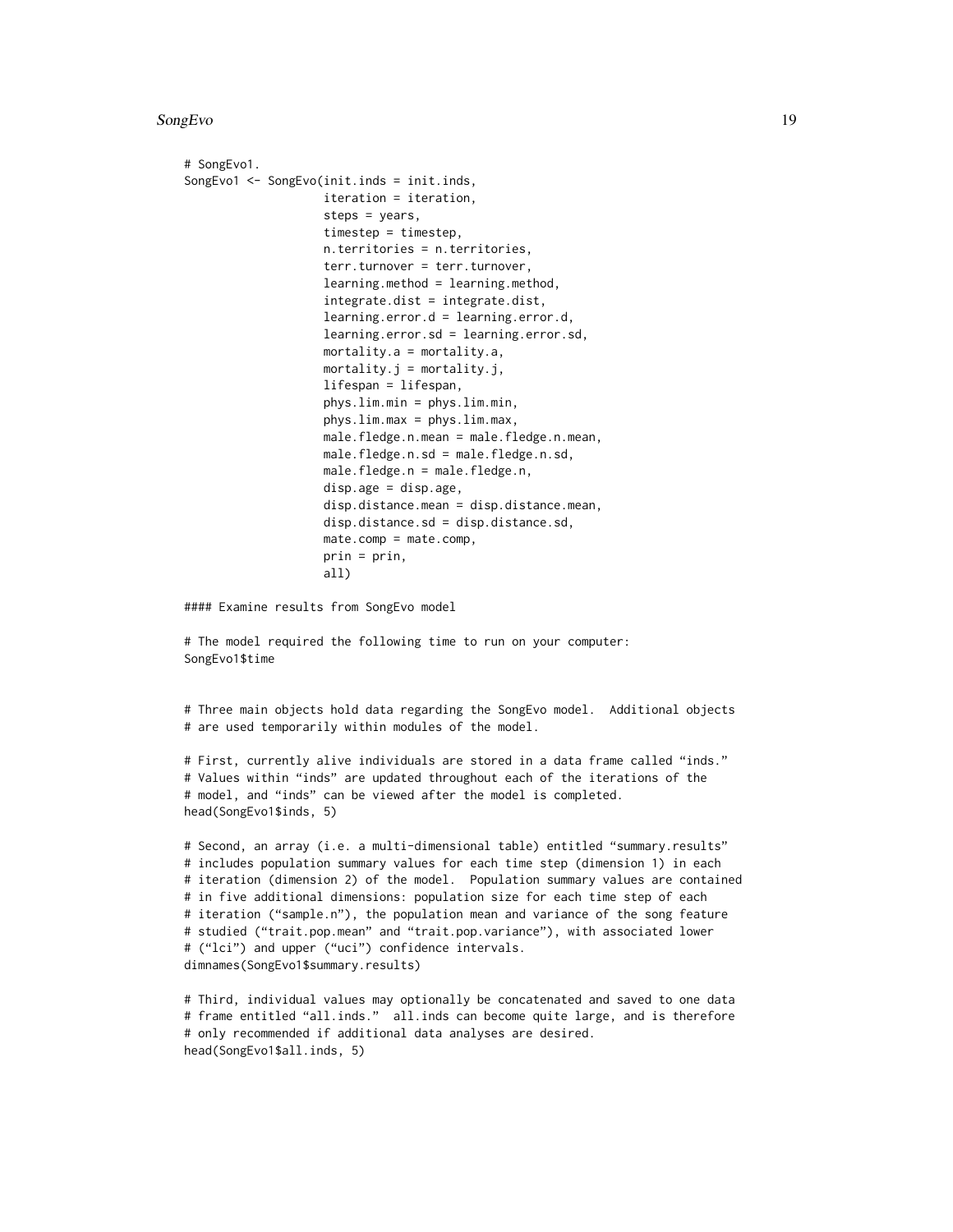```
#### Simulated population size
```

```
# We see that the simulated population size remains relatively stable over the
# course of 36 years. This code uses the summary.results array.
plot(SongEvo1$summary.results[1, , "sample.n"],
     xlab="Year", ylab="Abundance",
     type="n", xaxt="n",
     ylim=c(0, max(SongEvo1$summary.results[, , "sample.n"], na.rm=TRUE)))
axis(side=1, at=seq(0, 40, by=5), labels=seq(1970, 2010, by=5))
for(p in 1:iteration){
lines(SongEvo1$summary.results[p, , "sample.n"], col="light gray")
}
n.mean <- apply(SongEvo1$summary.results[, , "sample.n"], 2, mean, na.rm=TRUE)
lines(n.mean, col="red")
#Plot 95% quantiles
quant.means <- apply(SongEvo1$summary.results[, , "sample.n"],
                     MARGIN=2,
                     quantile, probs=c(0.975, 0.025), R=600, na.rm=TRUE)
lines(quant.means[1,], col="red", lty=2)
lines(quant.means[2,], col="red", lty=2)
# Load Hmisc package for plotting functions.
library("Hmisc")
#### Simulated trait values
# We see that the mean trait values per iteration varied widely, though mean
# trait values over all iterations remained relatively stable. This code uses
# the summary.results array.
plot(SongEvo1$summary.results[1, , "trait.pop.mean"],
     xlab="Year", ylab="Bandwidth (Hz)",
     xaxt="n", type="n",
    xlim=c(-0.5, 36), ylim=range(SongEvo1$summary.results[, , "trait.pop.mean"], na.rm=TRUE))
for(p in 1:iteration){
lines(SongEvo1$summary.results[p, , "trait.pop.mean"], col="light gray")
}
freq.mean <- apply(SongEvo1$summary.results[, , "trait.pop.mean"], 2, mean, na.rm=TRUE)
lines(freq.mean, col="blue")
axis(side=1, at=seq(0, 35, by=5), labels=seq(1970, 2005, by=5))#, tcl=-0.25, mgp=c(2,0.5,0))
#Plot 95% quantiles
quant.means <- apply(SongEvo1$summary.results[, , "trait.pop.mean"],
                     MARGIN=2,
                     quantile, probs=c(0.95, 0.05), R=600, na.rm=TRUE)
lines(quant.means[1,], col="blue", lty=2)
lines(quant.means[2,], col="blue", lty=2)
#plot mean and CI for historic songs.
#plot original song values
library("boot")
sample.mean \leq function(d, x) {
mean(d[x])
}
boot_hist <- boot(starting.trait, statistic=sample.mean, R=100)#, strata=mn.res$iteration)
```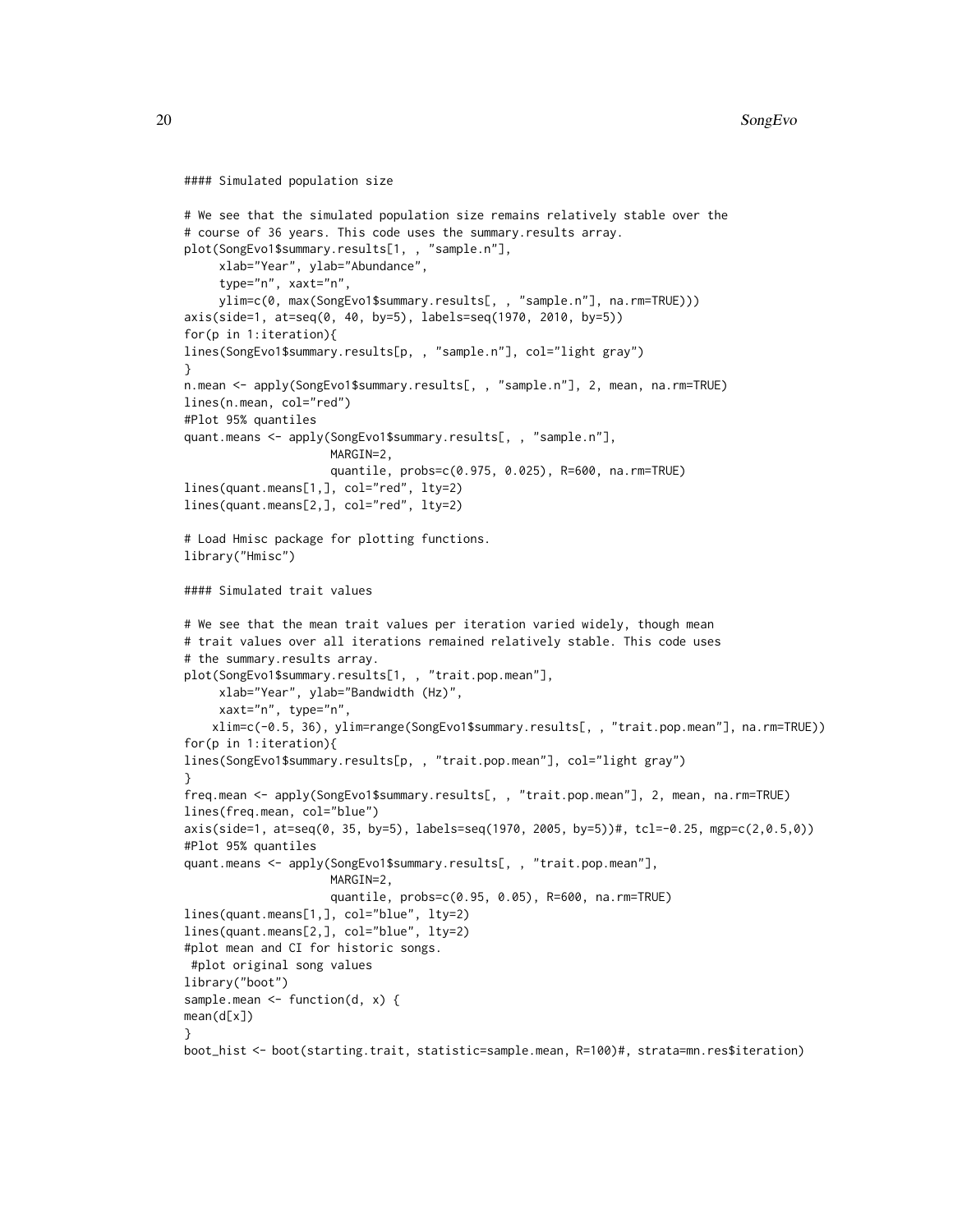#### SongEvo<sup>21</sup>

```
ci.hist <- boot.ci(boot_hist, conf=0.95, type="basic")
low <- ci.hist$basic[4]
high <- ci.hist$basic[5]
points(0, mean(starting.trait), pch=20, cex=0.6, col="black")
errbar(x=0, y=mean(starting.trait), high, low, add=TRUE)
#text and arrows
text(x=5, y=2720, labels="Historical songs", pos=1)
arrows(x0=5, y0=2750, x1=0.4, y1=mean(starting.trait), length=0.1)
#### Trait variance
# We see that variance for each iteration per year increased in the first few
# years and then stabilized. This code uses the summary.results array.
#plot variance for each iteration per year
plot(SongEvo1$summary.results[1, , "trait.pop.variance"],
     xlab="Year", ylab="Bandwidth Variance (Hz)",
     type="n", xaxt="n",
     ylim=range(SongEvo1$summary.results[, , "trait.pop.variance"], na.rm=TRUE))
axis(side=1, at=seq(0, 40, by=5), labels=seq(1970, 2010, by=5))
for(p in 1:iteration){
lines(SongEvo1$summary.results[p, , "trait.pop.variance"], col="light gray")
}
n.mean <- apply(SongEvo1$summary.results[, , "trait.pop.variance"], 2, mean, na.rm=TRUE)
lines(n.mean, col="green")
#Plot 95% quantiles
quant.means <- apply(SongEvo1$summary.results[, , "trait.pop.variance"],
                     MARGIN=2,
                     quantile, probs=c(0.975, 0.025), R=600, na.rm=TRUE)
lines(quant.means[1,], col="green", lty=2)
lines(quant.means[2,], col="green", lty=2)
#### Maps
# The simulation results include geographical coordinates and are in a standard
# spatial data format, thus allowing calculation of a wide variety of spatial
# statistics.
# Load packages for making maps.
library("reshape2")
library("lattice")
library("sp")
# Convert data frame from long to wide format. This is necessary for making a
# multi-panel plot.
all.inds1 <- subset(SongEvo1$all.inds, iteration==1)
w \leftarrow dcast(as.data.frame(all.inds1), id \sim timestep, value.var="trait", fill=0)
all.inds1w <- merge(all.inds1, w, by="id")
names(all.inds1w) <- c(names(all.inds1), paste("Ts", seq(1:years), sep=""))
# Create a function to generate a continuous color palette--we will use the
# palette in the next call to make color ramp to represent the trait value.
```
rbPal <- colorRampPalette(c('blue','red'))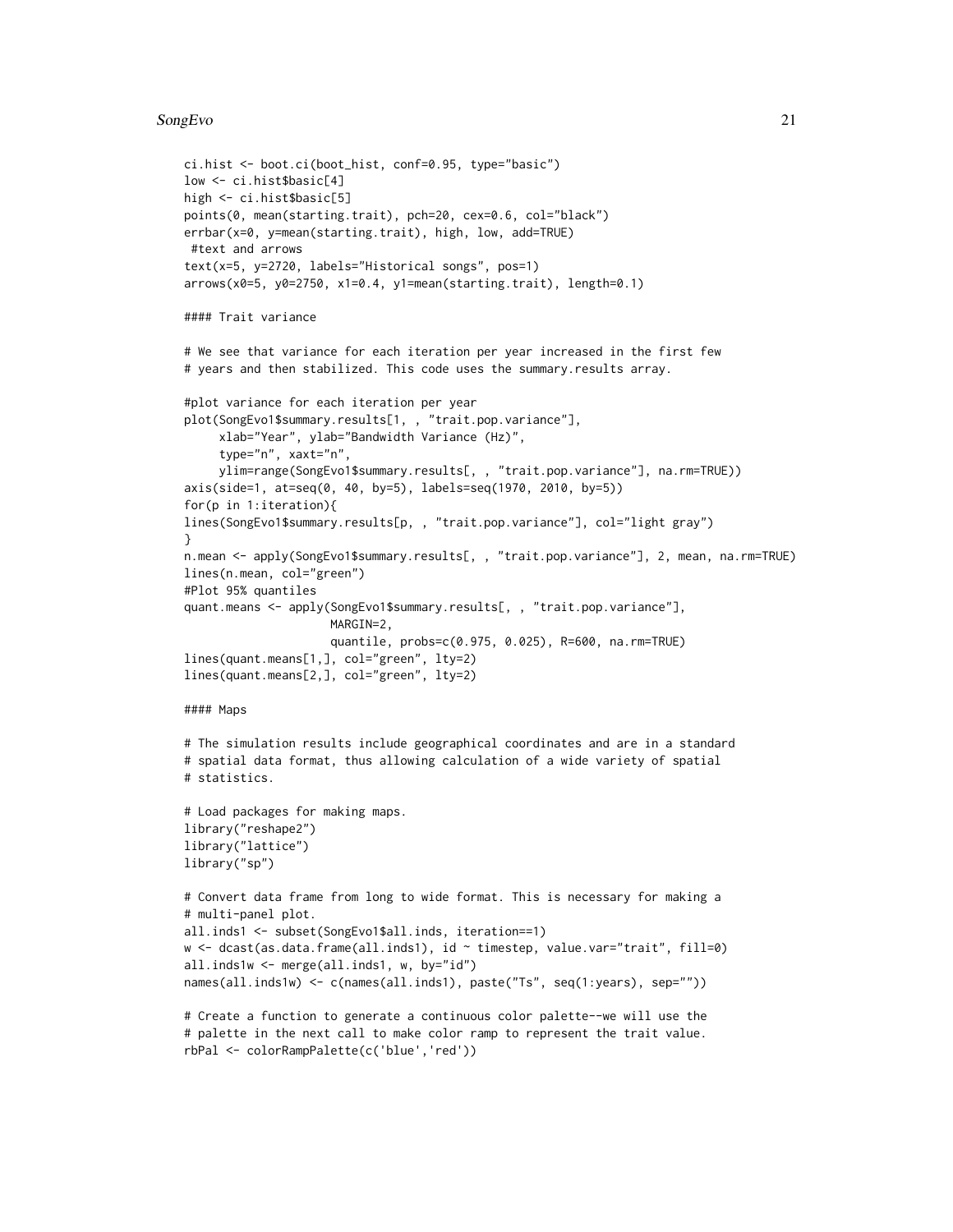```
# Plot maps, including a separate panel for each timestep (each of 36 years).
# Our example shows that individuals move across the landscape and that regional
# dialects evolve and move. The x-axis is longitude, the y-axis is latitude, and
# the color ramp indicates trill bandwidth in Hz.
spplot(all.inds1w[,-c(1:ncol(all.inds1))],
       as.table=TRUE,
       cuts=c(0, seq(from=1500, to=4500, by=10)),
       ylab="",
    # cuts specifies that the first level (e.g. <1500) is transparent.
       col.regions=c("transparent", rbPal(1000)),
       colorkey=list(
         right=list(
           fun=draw.colorkey,
           args=list(
             key=list(
               at=seq(1500, 4500, 10),
               col=rbPal(1000),
               labels=list(at=c(1500, 2000, 2500, 3000, 3500, 4000, 4500),
                         labels=c("1500", "2000", "2500", "3000", "3500", "4000", "4500")
               )
            \rightarrow\rightarrow)
       \mathcal{L})
# In addition, you can plot simpler multi-panel maps that do not take advantage
# of the spatial data class.
# Lattice plot (not as a spatial frame)
it1 <- subset(SongEvo1$all.inds, iteration==1)
# Create a function to generate a continuous color palette
rbPal <- colorRampPalette(c('blue','red'))
it1$Col <- rbPal(10)[as.numeric(cut(it1$trait, breaks = 10))]
xyplot(it1$y1~it1$x1 | it1$timestep,
       groups=it1$trait, asp="iso", col=it1$Col,
       xlab="Longitude", ylab="Latitude")
```